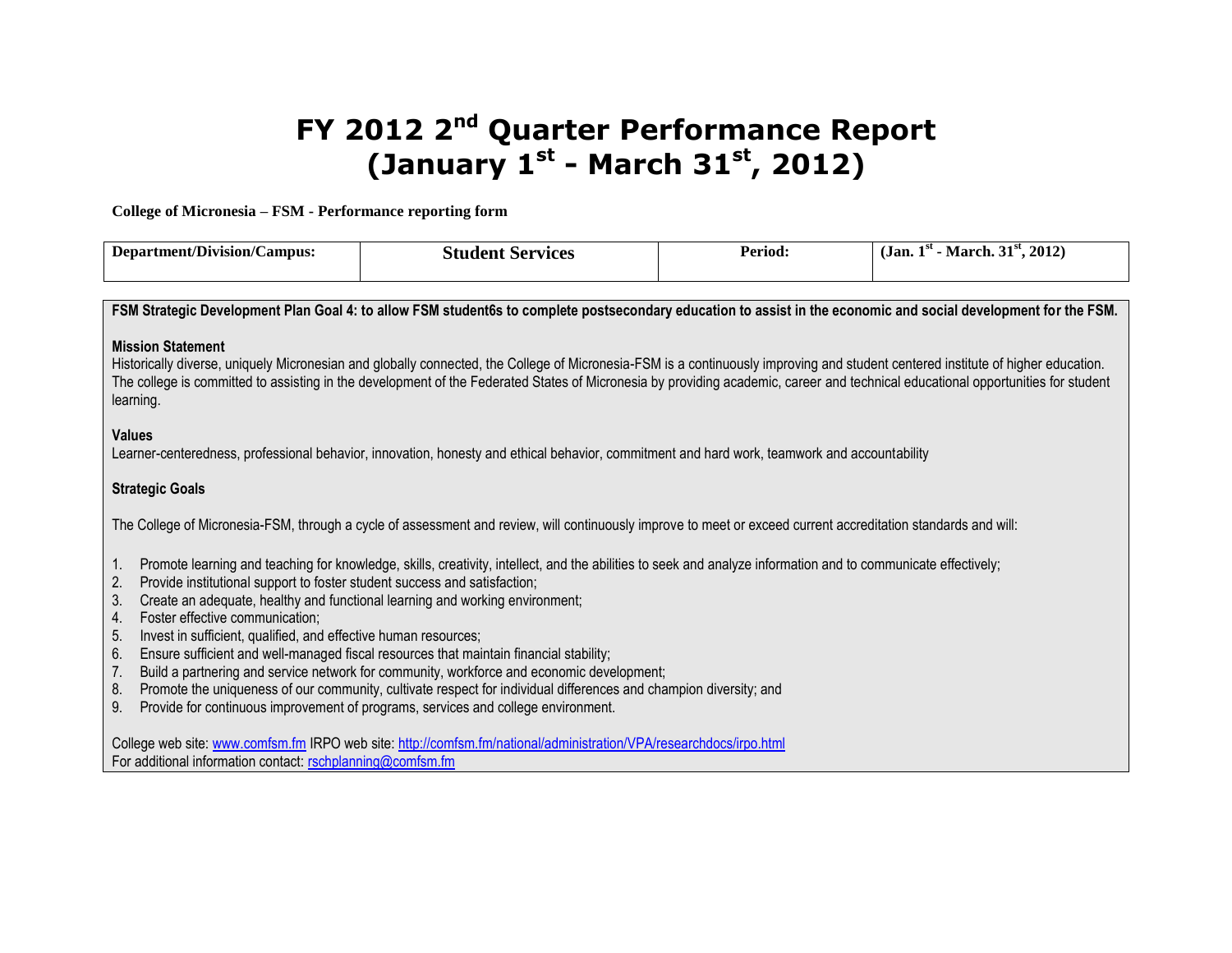**Strategic goal 2:** Provide institutional support to foster student success and satisfaction

| <b>Objectives</b>                  | <b>Accomplishments</b>                                                                          | <b>Comments/additional detail</b> |
|------------------------------------|-------------------------------------------------------------------------------------------------|-----------------------------------|
| 2A: Promote                        | <b>OAR</b>                                                                                      |                                   |
| strategic                          | Early registration for Summer 2012                                                              |                                   |
| enrollment                         | National Campus with 236 headcounts (1,242 credits equivalent to 207 FTEs)                      |                                   |
| management for                     | Pohnpei Campus with 41 headcounts (198.5 credits equivalent to 33 FTEs).                        |                                   |
| the college                        | Chuuk Campus with 49 headcounts (283 credits equivalent to 47 FTEs).                            |                                   |
|                                    | Yap Campus with 10 headcount (42 credits equivalent to 7 FTEs).                                 |                                   |
|                                    | Kosrae Campus 10 headcounts (44 credits equivalent to 7 FTEs).                                  |                                   |
|                                    | Currently tabulating the results of the Feb. to Mar. 2012 COMET. Completed the                  |                                   |
|                                    | tabulation and analysis of scores of 651 students who took the COMET last Feb. to March         |                                   |
|                                    | 2012. These are students from all high schools in Weno, Chuuk and some private/public           |                                   |
|                                    | high schools in Pohnpei.                                                                        |                                   |
|                                    | Initial results $(N=651)$ , 144 passed as degree bound, 113 into ACE, 213 as certificate bound  |                                   |
|                                    | with 181 non-admit. Again these numbers represent partial results of the last COMET and         |                                   |
|                                    | tabulation and analysis of data are still in progress.                                          |                                   |
|                                    |                                                                                                 |                                   |
|                                    | <b>Chuuk Campus Student Services</b>                                                            |                                   |
|                                    | Announcement for Summer 2012:                                                                   |                                   |
|                                    | a) New application                                                                              |                                   |
|                                    | Re-admission                                                                                    |                                   |
|                                    | b)-enrollment for $SP12(428)$                                                                   |                                   |
|                                    | -new admission-30                                                                               |                                   |
|                                    | -re-admission- 30                                                                               |                                   |
|                                    | and the rest are continuing students                                                            |                                   |
| 2B: Become more                    | <b>VPSS</b>                                                                                     |                                   |
| student-centered                   | Welcomed the TSP staff and students to National Campus. The visit's purpose was to<br>$\bullet$ |                                   |
| in the                             | introduce the high school seniors from the public schools in Pohnpei to the college.            |                                   |
| development of<br>specific college | Students also observed the different classes during the visit.                                  |                                   |
| system policies                    |                                                                                                 |                                   |
| and procedures                     | <b>OAR</b>                                                                                      |                                   |
|                                    | Director of OARR provided an orientation about the college's admission requirements and         |                                   |
|                                    | processes to TSP participants.                                                                  |                                   |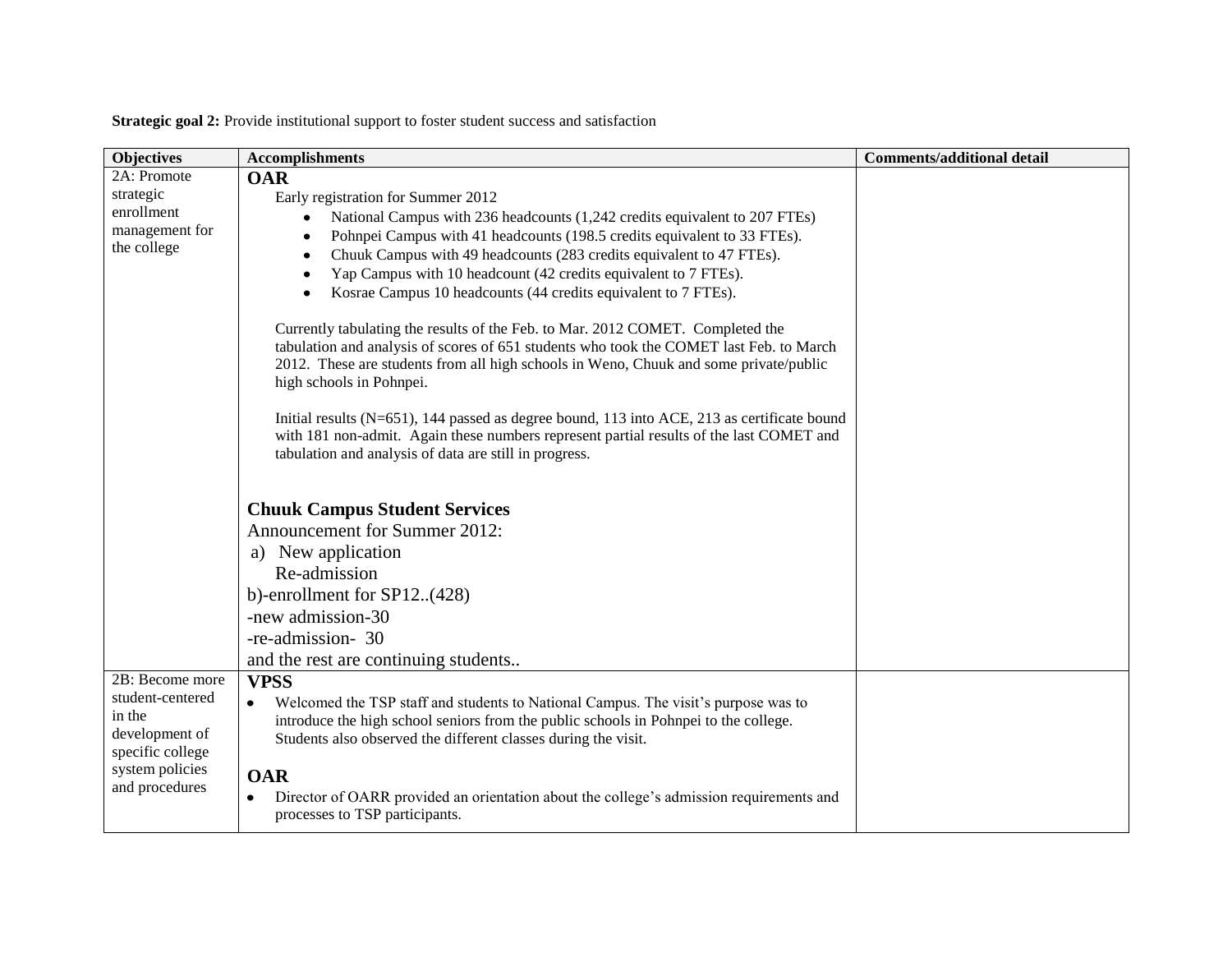| Processed and released 421 academic transcripts to support students' application to other higher<br>education institutions, scholarships, employment, and others. |  |
|-------------------------------------------------------------------------------------------------------------------------------------------------------------------|--|
|                                                                                                                                                                   |  |
| <b>Sports and Recreation</b>                                                                                                                                      |  |
| SPORTS AND RECREATION NATIONAL CAMPUS                                                                                                                             |  |
| Founding Day 2012 Ball Game Results<br>٠                                                                                                                          |  |
| <b>Basketball (Females)</b><br>$\bullet$                                                                                                                          |  |
| Champion - Pohnpei National                                                                                                                                       |  |
| 1st Runner up - Pohnpei National Crusaders                                                                                                                        |  |
| 2 <sup>nd</sup> Runner up – Pohnpei Campus                                                                                                                        |  |
| <b>Males</b>                                                                                                                                                      |  |
| Champion - Pohnpei Campus                                                                                                                                         |  |
| $1st$ Runner up – Yap A                                                                                                                                           |  |
| $2^{nd}$ Runner up – Kosrae B                                                                                                                                     |  |
|                                                                                                                                                                   |  |
| Volleyball (Females)                                                                                                                                              |  |
| Champion - Pohnpei National                                                                                                                                       |  |
| $1st$ Runner up – Pohnpei Campus                                                                                                                                  |  |
| $2^{nd}$ Runner up – Kosrae A                                                                                                                                     |  |
| <b>Males</b>                                                                                                                                                      |  |
| Champion - Pohnpei Campus                                                                                                                                         |  |
| $1st$ Runner up – Pohnpei National A                                                                                                                              |  |
| 2 <sup>nd</sup> Runner - Pohnpei National B                                                                                                                       |  |
|                                                                                                                                                                   |  |
| Softball (Females)<br>$\bullet$                                                                                                                                   |  |
| Champion - Yap                                                                                                                                                    |  |
| $1st$ Runner up – Kosrae                                                                                                                                          |  |
| No teams awarded 2 <sup>nd</sup> runner up due to a double forfeit                                                                                                |  |
| Males<br>$\bullet$                                                                                                                                                |  |
| Champion - Kosrae                                                                                                                                                 |  |
| $1st$ Runner up – Pohnpei Campus                                                                                                                                  |  |
| $2^{nd}$ Runner up – Yap                                                                                                                                          |  |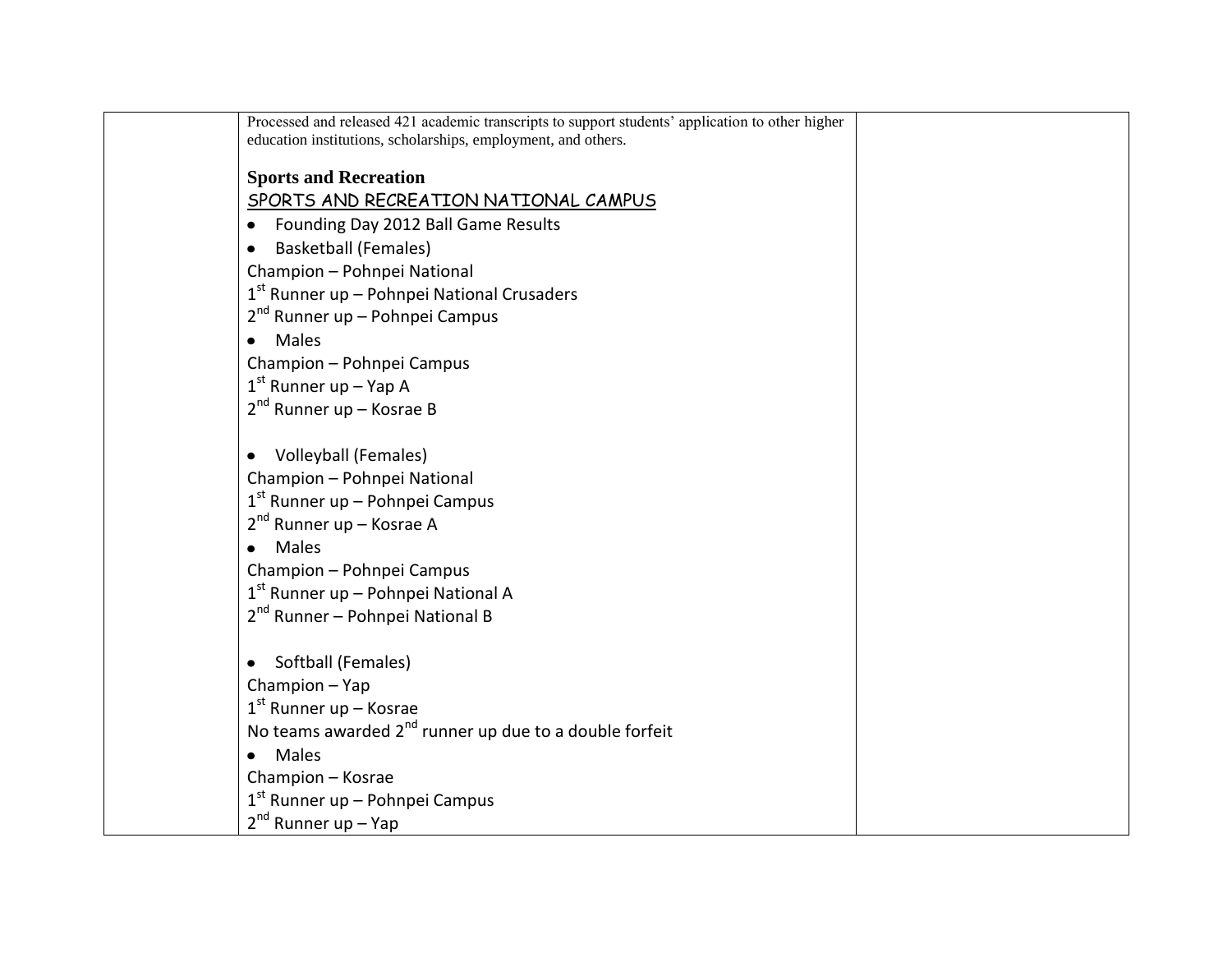| Soccer<br>$\bullet$                                                           |  |
|-------------------------------------------------------------------------------|--|
| Champion - Pohnpei Campus                                                     |  |
| $1st$ Runner up – Pohnpei National                                            |  |
| $2^{nd}$ Runner up – Yap                                                      |  |
|                                                                               |  |
| Table Tennis (Females)                                                        |  |
| Champion: COM Pohnpei Campus                                                  |  |
| 1st runner up: COM Nationa I                                                  |  |
| 2nd runner up: COM National II                                                |  |
| <b>Males</b><br>$\bullet$                                                     |  |
| Champion: COM Pohnpei Campus                                                  |  |
| 1st runner up: COM National I                                                 |  |
| 2nd runner up: Kosrae                                                         |  |
|                                                                               |  |
| <b>Badminton (Females)</b>                                                    |  |
| Champion: Kosrae                                                              |  |
| 1st runner up: COM Pohnpei Campus                                             |  |
| 2nd runner up: COM National                                                   |  |
| Males<br>$\bullet$                                                            |  |
| <b>Champion: COM National</b>                                                 |  |
| 1st runner up: Kosrae                                                         |  |
| 2nd runner up: COM Pohnpei Campus                                             |  |
| <b>Track and Field Results</b>                                                |  |
|                                                                               |  |
| Champion - Pohnpei Campus (PCSO)                                              |  |
| $1st$ Runner up – Pohnpei National (PNSO)<br>$2^{nd}$ Runner up – Chuuk (CSO) |  |
| $3rd$ Runner up – Yap (YSO)                                                   |  |
| $4th$ Runner Up – Kosrae (KSO)                                                |  |
|                                                                               |  |
|                                                                               |  |

×.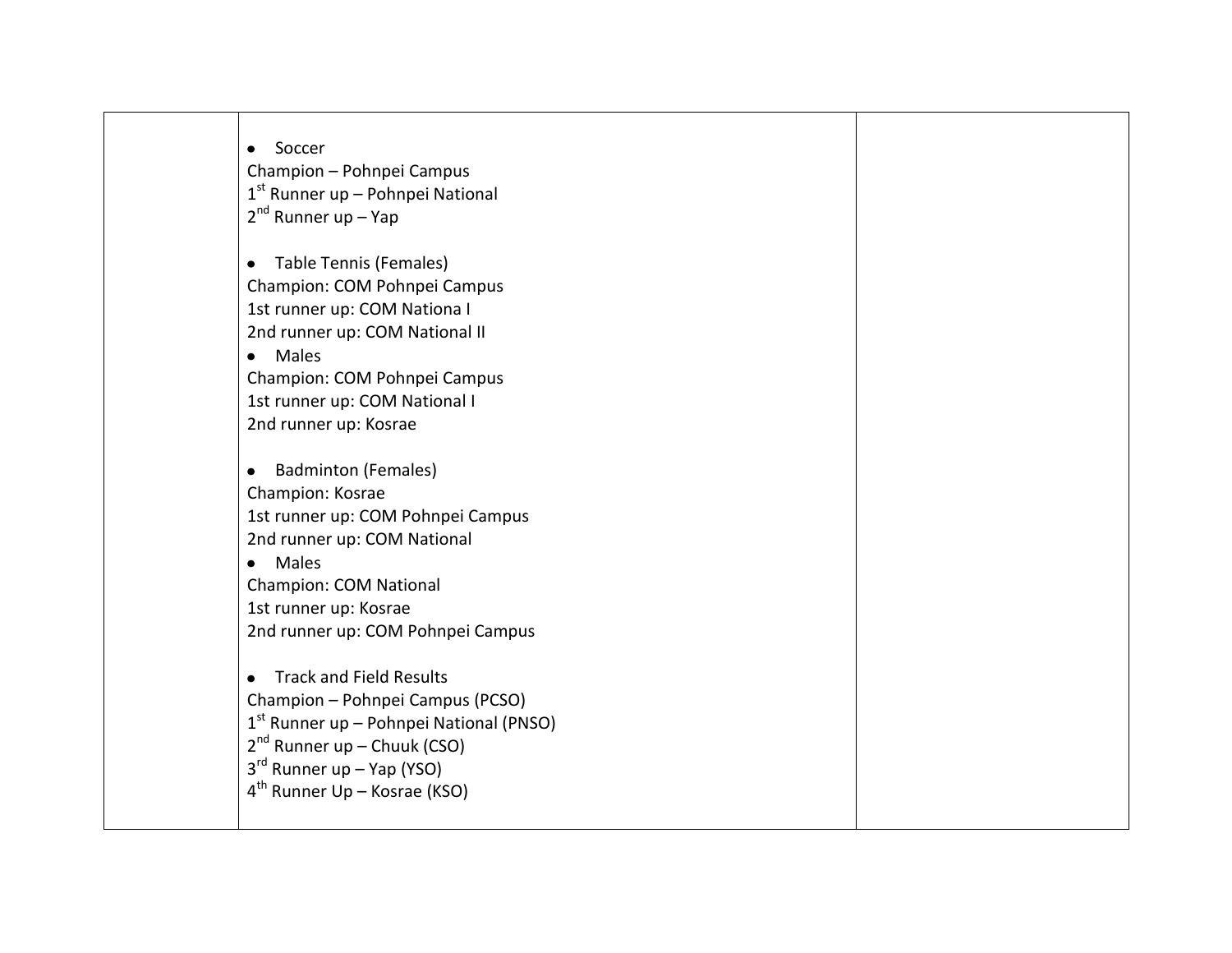Logging Statistics:

Students utilized our daily services doing recreational sports and activities

Males - 523

Females – 125

Weight Room

Males – 187

Females - 25

# Activities took place in the Gym and the staff assisted in the planning and monitoring:

| $1pm -$   |    |    |         | <b>Financial Aid</b>                                                      | Tetaake        |    |          |
|-----------|----|----|---------|---------------------------------------------------------------------------|----------------|----|----------|
| Jan       | 18 | 20 | 2pm     | workshop                                                                  | Yeeting        | OK | P.Court  |
|           |    |    | $8am -$ |                                                                           | Delihna        |    |          |
| Feb       | 1  | 3  | 8pm     | PTK Induction                                                             | Ehmes          | OK | P. Court |
|           |    |    | $1pm -$ |                                                                           | Ringlen        |    |          |
| Feb       |    | 6  | 3pm     | Investiture                                                               | Ringlen        | OK | P. Court |
|           |    |    |         | President                                                                 |                |    |          |
|           |    |    | $1pm -$ | Reception w/                                                              | <b>Bastora</b> |    |          |
| Feb       |    | 15 | 2pm     | students                                                                  | Loyola         | OK | P.Court  |
|           |    |    |         | Mass service for                                                          |                |    |          |
| Feb       |    | 17 | 6pm     | <b>DSO</b>                                                                | <b>DSO</b>     | OK | P. Court |
|           |    |    | 2pm-    |                                                                           |                |    |          |
| Feb       |    | 17 | 4pm     | <b>Wrestling Clinic</b>                                                   | Castro         | Ok | P.Court  |
|           |    |    | 8am-    | Women in Action                                                           | Lulu           |    |          |
| Mar.      |    | 8  | 7pm     | Day                                                                       | Santos         | Ok | M.Court  |
|           |    |    | 6pm-    | <b>SBA College</b>                                                        |                |    |          |
| Mar       |    | 23 | 9pm     | Show                                                                      | Dali           | Ok | M.Court  |
|           |    |    | 3pm-    |                                                                           |                |    |          |
| Mar       |    | 29 | 6pm     | Coronation                                                                | Benina         | Ok | M.Court  |
|           |    |    |         |                                                                           |                |    |          |
|           |    |    |         |                                                                           |                |    |          |
|           |    |    |         |                                                                           |                |    |          |
|           |    |    |         |                                                                           |                |    |          |
|           |    |    |         |                                                                           |                |    |          |
|           |    |    |         |                                                                           |                |    |          |
| $\bullet$ |    |    |         | ESS Classes are daily every semester at different times in the Main Court |                |    |          |
|           |    |    |         |                                                                           |                |    |          |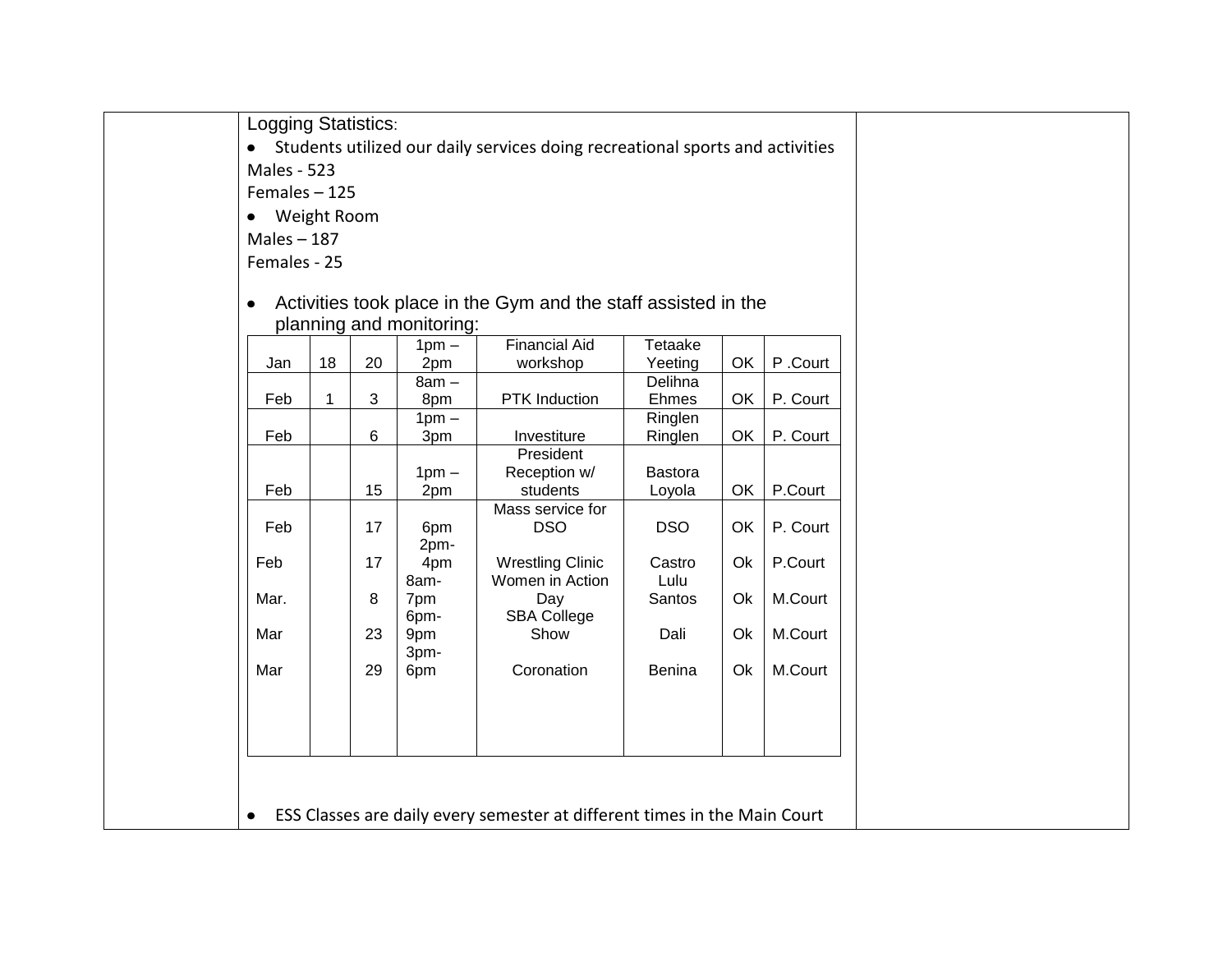| and Practice Court and the recreation staff maintains the courts by daily                                                                                                                                                         |                                                                                                                         |
|-----------------------------------------------------------------------------------------------------------------------------------------------------------------------------------------------------------------------------------|-------------------------------------------------------------------------------------------------------------------------|
| cleaning for healthy learning environment.                                                                                                                                                                                        |                                                                                                                         |
| Badminton                                                                                                                                                                                                                         |                                                                                                                         |
| Table tennis                                                                                                                                                                                                                      |                                                                                                                         |
| <b>Rhythmic Activities</b>                                                                                                                                                                                                        |                                                                                                                         |
| Volleyball                                                                                                                                                                                                                        |                                                                                                                         |
| Basketball                                                                                                                                                                                                                        |                                                                                                                         |
| PE and Health                                                                                                                                                                                                                     |                                                                                                                         |
| Castro accompanied a student (Leola Primo) to Taipei to attend a World<br>$\bullet$<br>University Sports Federation (FISU) Forum.                                                                                                 |                                                                                                                         |
| Accomplished the annual sports and activity plan<br>$\bullet$                                                                                                                                                                     |                                                                                                                         |
| <b>Chuuk Campus Student Services</b><br>Jan:<br>FY 2012 Institutional Priority:<br>$\triangleright$ 1 <sup>st</sup> TownHall Meeting with Students (Orientation and Spring Overview.<br>Sports Student Planning Committee meeting | <b>Chuuk Campus Student</b><br><b>Services</b><br>Jan:<br>$\triangleright$ Townhall Meeting comprised<br>of 50 students |
| OAR:                                                                                                                                                                                                                              | $\triangleright$ 7 students present during Sports<br><b>Student Planning Committee</b><br>Meeting                       |
| a)-registration process for new, returning and continuing students.                                                                                                                                                               | Feb:                                                                                                                    |
| b)-advise students about add/drop, & withdrawal policy, procedures and                                                                                                                                                            | 8 Men's Volleyball teams                                                                                                |
| process course withdrawals                                                                                                                                                                                                        | signed up (101 men)<br>6 Women's Volleyball teams signed up (                                                           |
| c)- assist students w/transcript requests.                                                                                                                                                                                        | 61 women)                                                                                                               |
| d)- certification of enrollment                                                                                                                                                                                                   |                                                                                                                         |
| e)-provide students with information about COMET<br>f)- COMET TEST                                                                                                                                                                |                                                                                                                         |
| $-BHS-28$                                                                                                                                                                                                                         |                                                                                                                         |
| -SDAH-                                                                                                                                                                                                                            | d)-update on Rikat, Rickson's                                                                                           |
|                                                                                                                                                                                                                                   | college transcript if received from                                                                                     |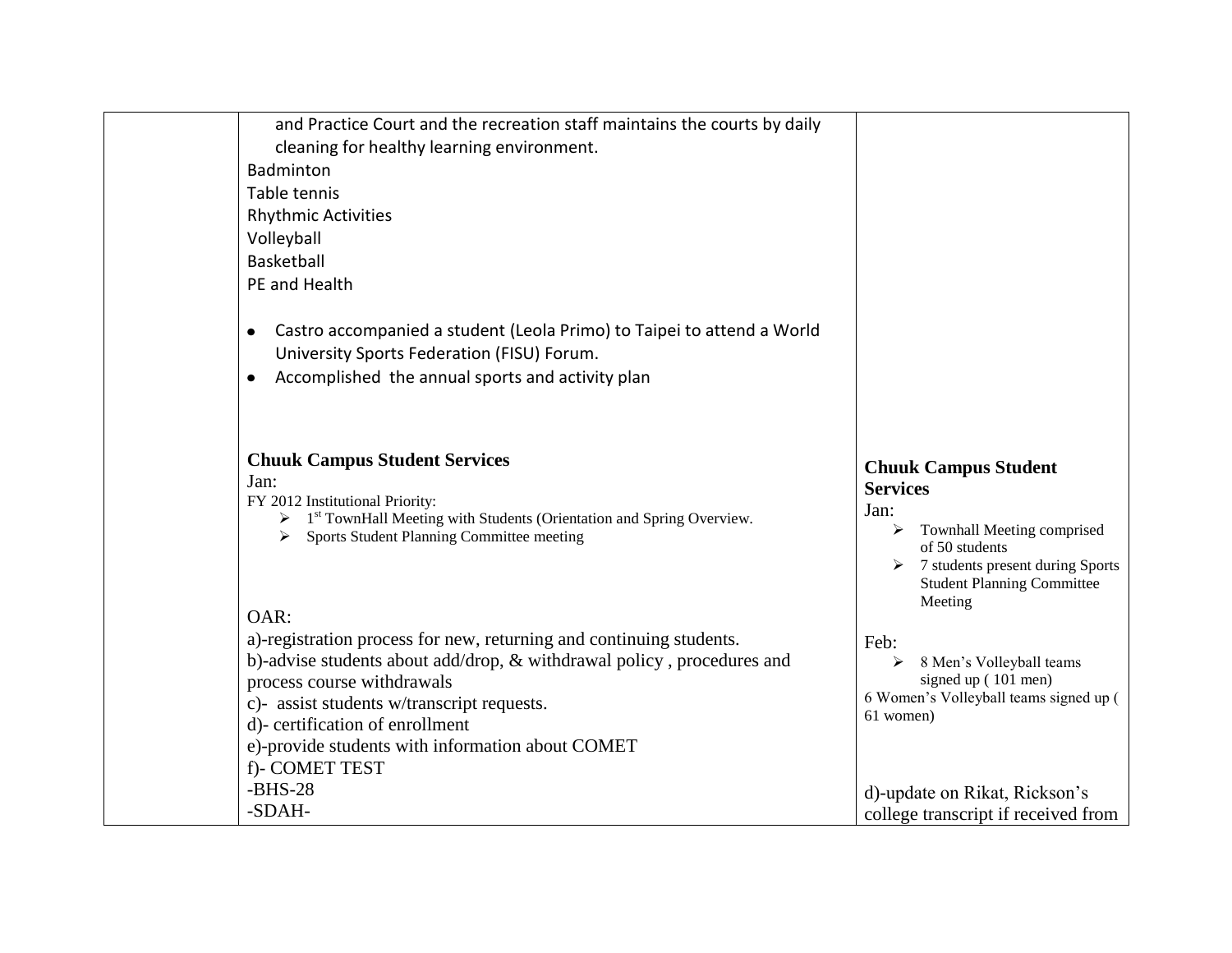| $-SCA-$                                                                                          | other college.                                                                |
|--------------------------------------------------------------------------------------------------|-------------------------------------------------------------------------------|
| -Mizpah                                                                                          | -Romer, Kenson (need if COM                                                   |
| $-CHS-156$                                                                                       | transcript has been sent to UOG)                                              |
| -PLHS                                                                                            | g)-needs change of grade for the                                              |
| -SN-Tonas-29                                                                                     | following students:                                                           |
| -SN-Fefan-44                                                                                     | 1) Daunny, Dorvy                                                              |
| -Nukuno-9                                                                                        | 2) Nakamura, Dorothy                                                          |
| -Faichuk-                                                                                        | 3) Roke, Royleen                                                              |
| g)-assist students with class schedules.                                                         | 4) Kincho, Sucie                                                              |
| h) IDP and Grades                                                                                | 5) Smith, Jayann Pelina                                                       |
| i) other OAR assistance                                                                          | 6) Shimmy, Margareta                                                          |
| Feb:                                                                                             | 7) Itamin, Arthur                                                             |
| FY 2012 Institutional Priority:                                                                  | 8) Peter, Isaias                                                              |
| Beginning of Spring Volleyball Competition.                                                      | change of grades were sent                                                    |
| Founding Day Planning & Working Student Committee's formed<br>➤<br>$\circ$ 11 student volunteers |                                                                               |
| $\triangleright$ SBA financial & planning meetings with SAO & S.S.C                              |                                                                               |
| SAC participation on management council for students' concerns/issues (monthly meeting)          | March:                                                                        |
|                                                                                                  | Cultural Day: 130 students<br>➤                                               |
| a)-assist students with withdrawal policy, procedures and process course                         | present                                                                       |
| withdrawals                                                                                      | Founding Day students committee                                               |
| b)-certification of enrollment                                                                   | prepared for Founding Day events by<br>getting needed materials and gathering |
| c)-assist students with class schedules-8                                                        | community donations.                                                          |
| d)-transcript requests-8                                                                         |                                                                               |
| -assist students with transfer credits requests                                                  |                                                                               |
| e)-assist students with their grades-21                                                          |                                                                               |
| f)-IDP $13$                                                                                      |                                                                               |
| g)-change of grade                                                                               |                                                                               |
| h)-other OAR assistance.                                                                         |                                                                               |
|                                                                                                  |                                                                               |
|                                                                                                  | i) Still awaiting for clarification                                           |
|                                                                                                  | for completion for Billy/Edsin                                                |
|                                                                                                  |                                                                               |
|                                                                                                  |                                                                               |
|                                                                                                  |                                                                               |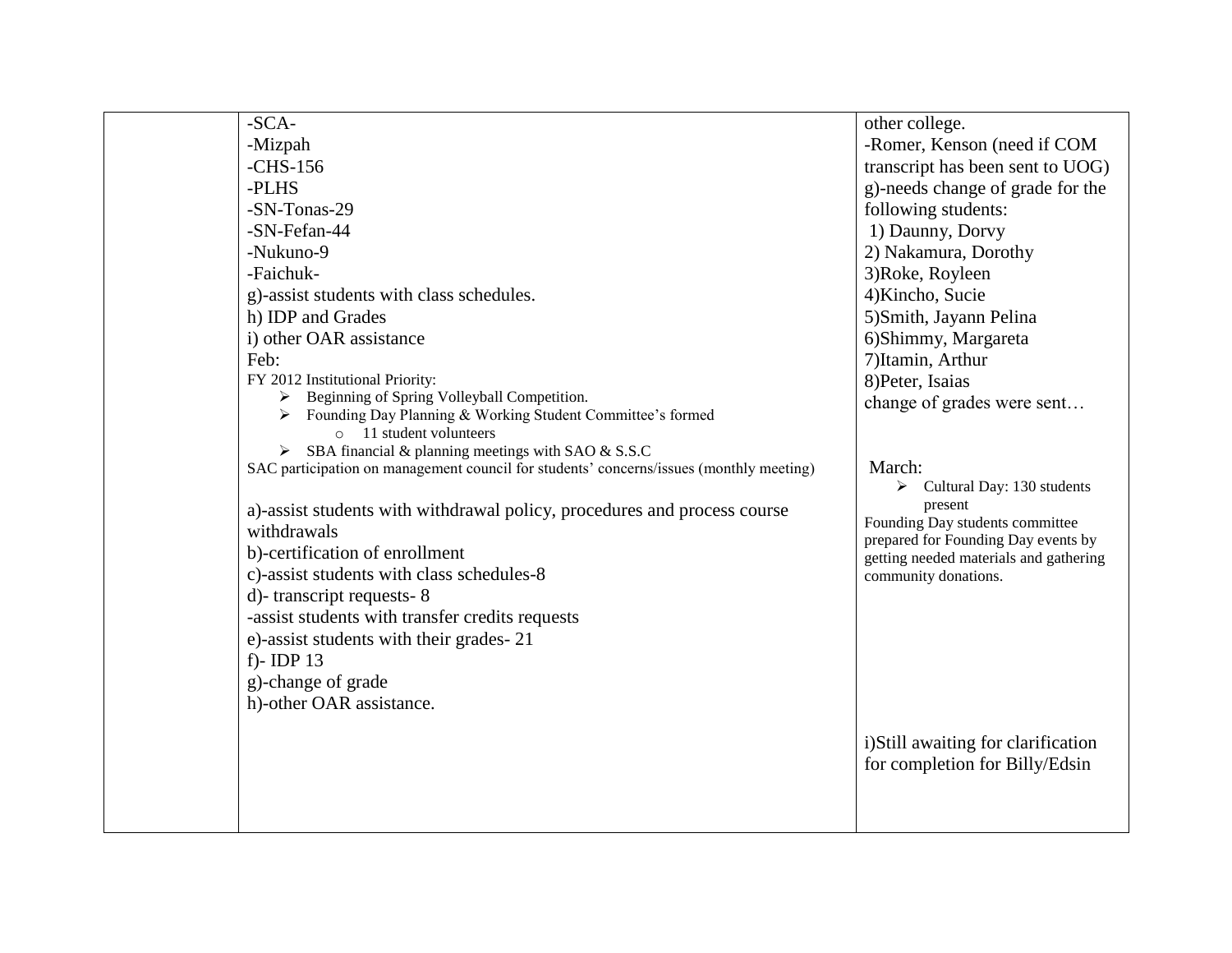| March:                                                                                      |  |
|---------------------------------------------------------------------------------------------|--|
| FY 2012 Institutional Priority:                                                             |  |
| $\triangleright$ Ongoing Volleyball tournaments.                                            |  |
| o Double elimination Tournament                                                             |  |
| Finals & championship scheduling<br>$\circ$                                                 |  |
| Cultural Fair Day Held<br>$\blacktriangleright$                                             |  |
| o Food preparation Demo done on campus<br>Hut building Demo presented                       |  |
| $\circ$<br>Basket weaving Demo for plates presented by S.S.C                                |  |
| $\circ$<br>11 student volunteers to coordinate with SBA on overnight preparation<br>$\circ$ |  |
| Founding Field Day events planning and executive teams implemented<br>$\blacktriangleright$ |  |
|                                                                                             |  |
| a)-assist students with withdrawal policy, procedures and process course                    |  |
| withdrawals                                                                                 |  |
| -59 withdrawals with "W"                                                                    |  |
| b) mid-term deficiency reports                                                              |  |
|                                                                                             |  |
| c)-certification of enrollment -6                                                           |  |
| d)-assist students with class schedules-17                                                  |  |
| e)-transcript requests-                                                                     |  |
| 10                                                                                          |  |
| f)-assist students with transfer credits requests-2                                         |  |
| g)-assist students with their grades-7                                                      |  |
| $h$ )-IDP-12                                                                                |  |
| i)-change of grade                                                                          |  |
| j) Assist students w/status.                                                                |  |
|                                                                                             |  |
| <b>Office of Student Life</b>                                                               |  |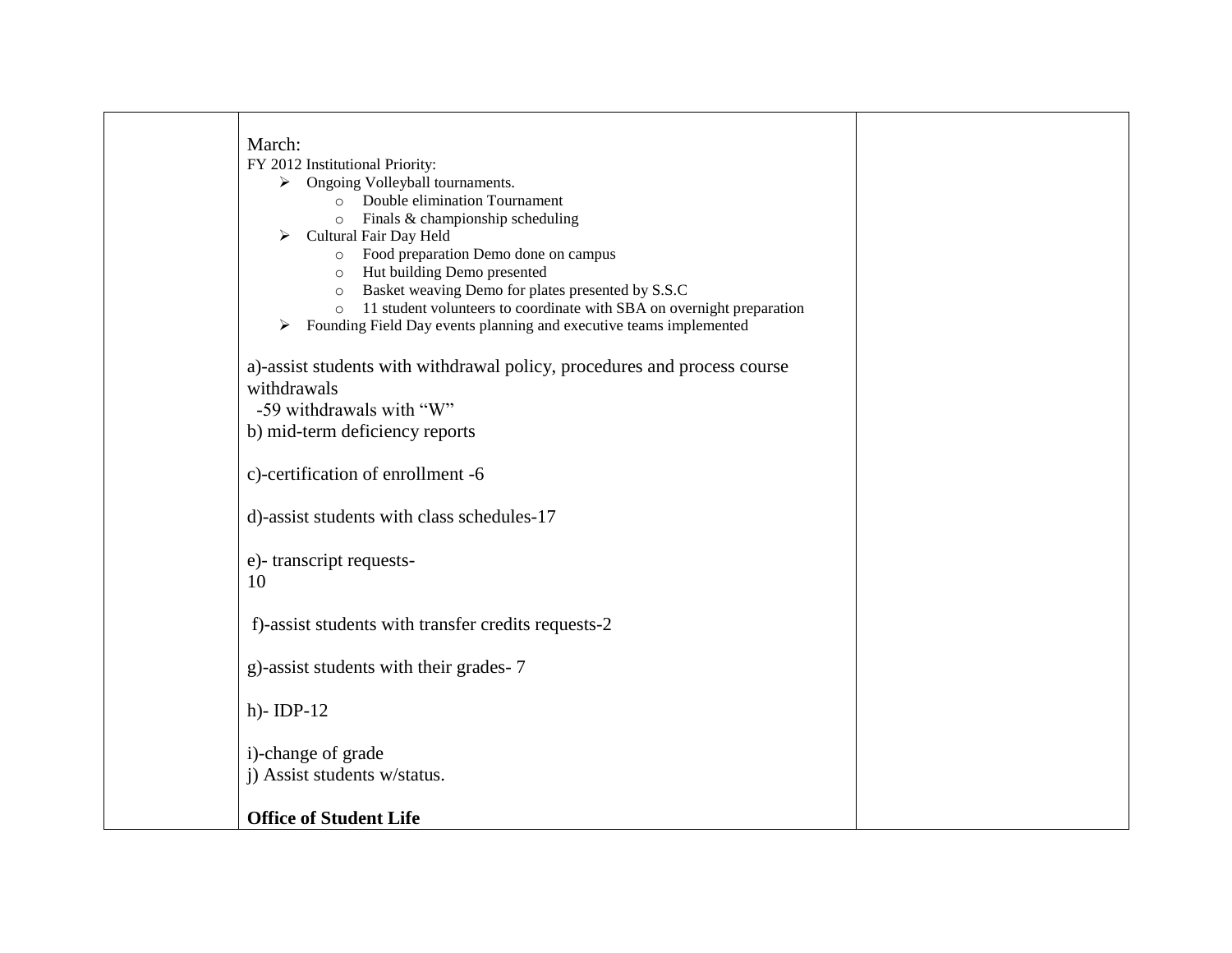|                                                                                                                                                                                          | The Director met with the UB students from Yap and Kosrae and did a presentation<br>$\bullet$<br>regarding Office of Student Life.<br>On a separate occasion, there was another presentation to the Talent Search Program<br>$\bullet$<br>students from Pohnpei.<br>Office of the Director continued to direct and supervise all divisions on relevant policies and<br>procedures.                                                                                                                                                                                                                                                                                                                                                                                                                                                                                                                                                                                                                                                                                                                                                                                                                                                                                                                                                                                                                                                                                                                                               |  |
|------------------------------------------------------------------------------------------------------------------------------------------------------------------------------------------|----------------------------------------------------------------------------------------------------------------------------------------------------------------------------------------------------------------------------------------------------------------------------------------------------------------------------------------------------------------------------------------------------------------------------------------------------------------------------------------------------------------------------------------------------------------------------------------------------------------------------------------------------------------------------------------------------------------------------------------------------------------------------------------------------------------------------------------------------------------------------------------------------------------------------------------------------------------------------------------------------------------------------------------------------------------------------------------------------------------------------------------------------------------------------------------------------------------------------------------------------------------------------------------------------------------------------------------------------------------------------------------------------------------------------------------------------------------------------------------------------------------------------------|--|
| 2C: Promote<br>timely college<br>tenure and<br>graduation of<br>students with<br>mastery of array<br>of core learning<br>objectives,<br>including civic-<br>mindedness and<br>self-value | <b>VPSS</b><br>Joined President Daisy and other VPs in welcoming the UB students and staff from Yap<br>$\bullet$<br>and Kosrae Campuses to National Campus. The annual visit promotes the college's<br>recruitment efforts. All the participants observed different classes and stayed in the resident<br>halls in order to get some glimpse of college day-to-day life. The visiting students were all<br>juniors from the public high schools in Yap and Kosrae.<br><b>OAR</b><br>Completed degree audit of applicants for Spring 2012 graduation, college-wide. Final<br>$\bullet$<br>degree audits of these applications shall be conducted once all end-of-Spring 2012 grades<br>are posted.<br>Initially met with staff to make plans and preparation for the forthcoming $56th$ commencement<br>exercises.<br><b>Spring Enrollment 2012(final)</b><br>KC<br>YC<br>cc<br>NC<br>PC<br><b>FMI</b><br>548<br>326<br>233<br>116<br>117<br><b>Male</b><br>50<br>128<br>$\overline{367}$<br>$\overline{2}$<br>410<br>104<br>195<br><b>Female</b><br>244<br>221<br>52<br><b>Total</b><br>428<br>958<br>693<br><b>Counseling Office</b><br>Assisted with scholarship applications for students wishing to continue their education<br>$\bullet$<br>abroad.<br>Assisted students with financial aid appeals for students to continue with education.<br>٠<br>The counselors as Education USA advisors, represented the Education USA during the<br>Pohnpei Teacher Forum at Madolenihmw and Nanpei Memorial High Schools to provide |  |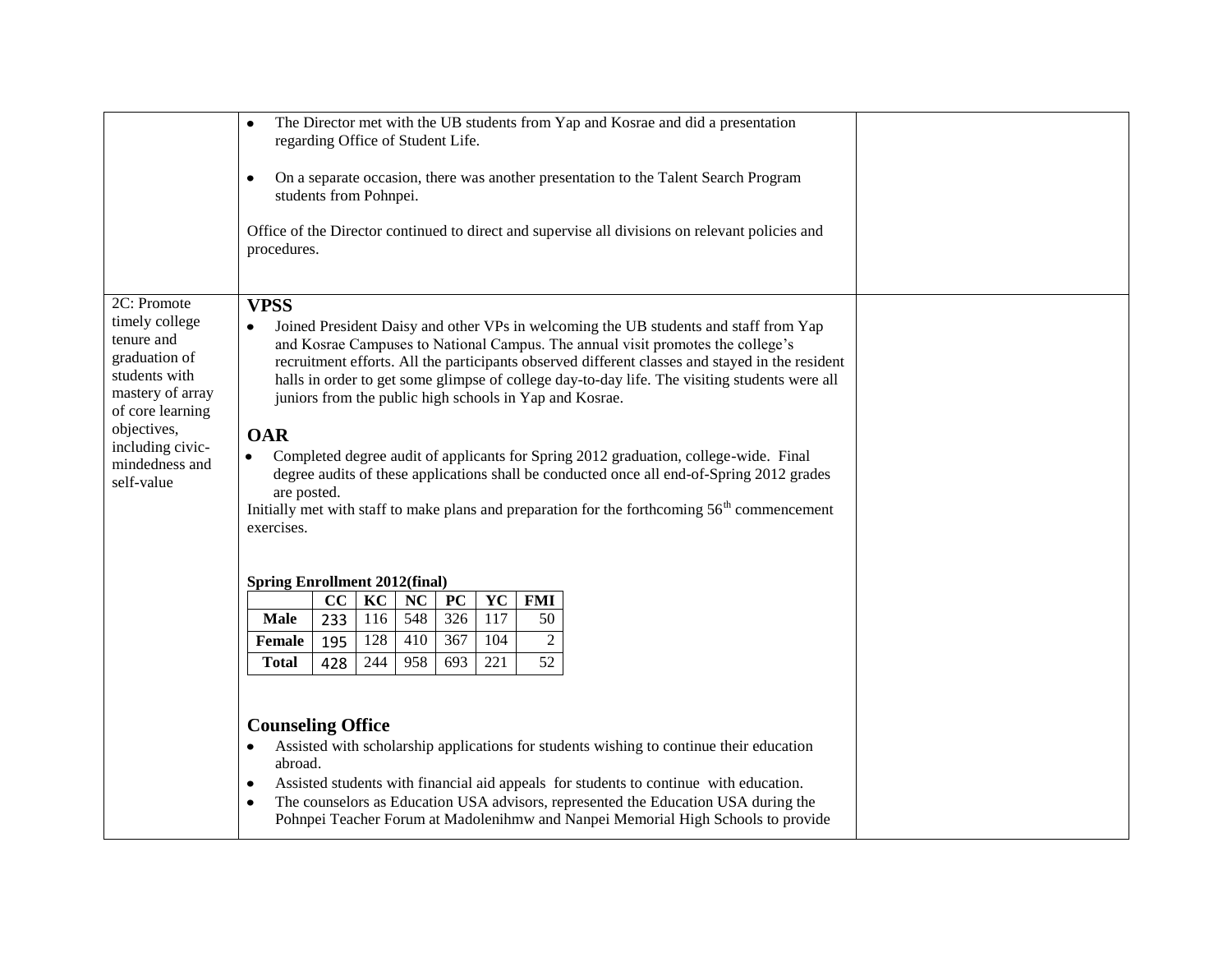| awareness of the Education USA Advising Center (EAC) at the COM-FSM and its<br>services.<br>Counselors assisted in organizing a Guest Speaker session for student who are interested to<br>$\bullet$<br>transfer to four year institutions. Two special guest speakers shared college experiences and<br>answered students' questions.<br><b>Chuuk Campus Student Services</b><br>Jan:<br>a)-advise students for graduation application process.<br>Feb:<br>A) Advise students for graduations application process.<br>B) -candidates 14 (SP12)<br>March:<br>a)-advise students for graduation application process.<br>b) advise students with graduation ceremony | <b>Chuuk Campus Student</b><br><b>Services</b><br>Awaiting on degree for:<br>Dungawin, Jefferson FA'11<br>1)<br>Victus, Mercedes FA'11<br>2)<br>Norio, Herbert SP'10<br>3) |  |
|--------------------------------------------------------------------------------------------------------------------------------------------------------------------------------------------------------------------------------------------------------------------------------------------------------------------------------------------------------------------------------------------------------------------------------------------------------------------------------------------------------------------------------------------------------------------------------------------------------------------------------------------------------------------|----------------------------------------------------------------------------------------------------------------------------------------------------------------------------|--|
|                                                                                                                                                                                                                                                                                                                                                                                                                                                                                                                                                                                                                                                                    | $\rightarrow$ 5 students were awarded Pell for the<br>month of January 2012.<br>2 Males<br>$\Rightarrow$<br>3 Females<br>$\Rightarrow$                                     |  |
|                                                                                                                                                                                                                                                                                                                                                                                                                                                                                                                                                                                                                                                                    | $\rightarrow$ \$12,489.00 amount of award for Pell this<br>month.<br>$\rightarrow$ 18 Students turned in their SARs<br>(Student Aid Report) to be filed.                   |  |
|                                                                                                                                                                                                                                                                                                                                                                                                                                                                                                                                                                                                                                                                    | $\Rightarrow$ 9 Females<br>$\Rightarrow$ 9 Males                                                                                                                           |  |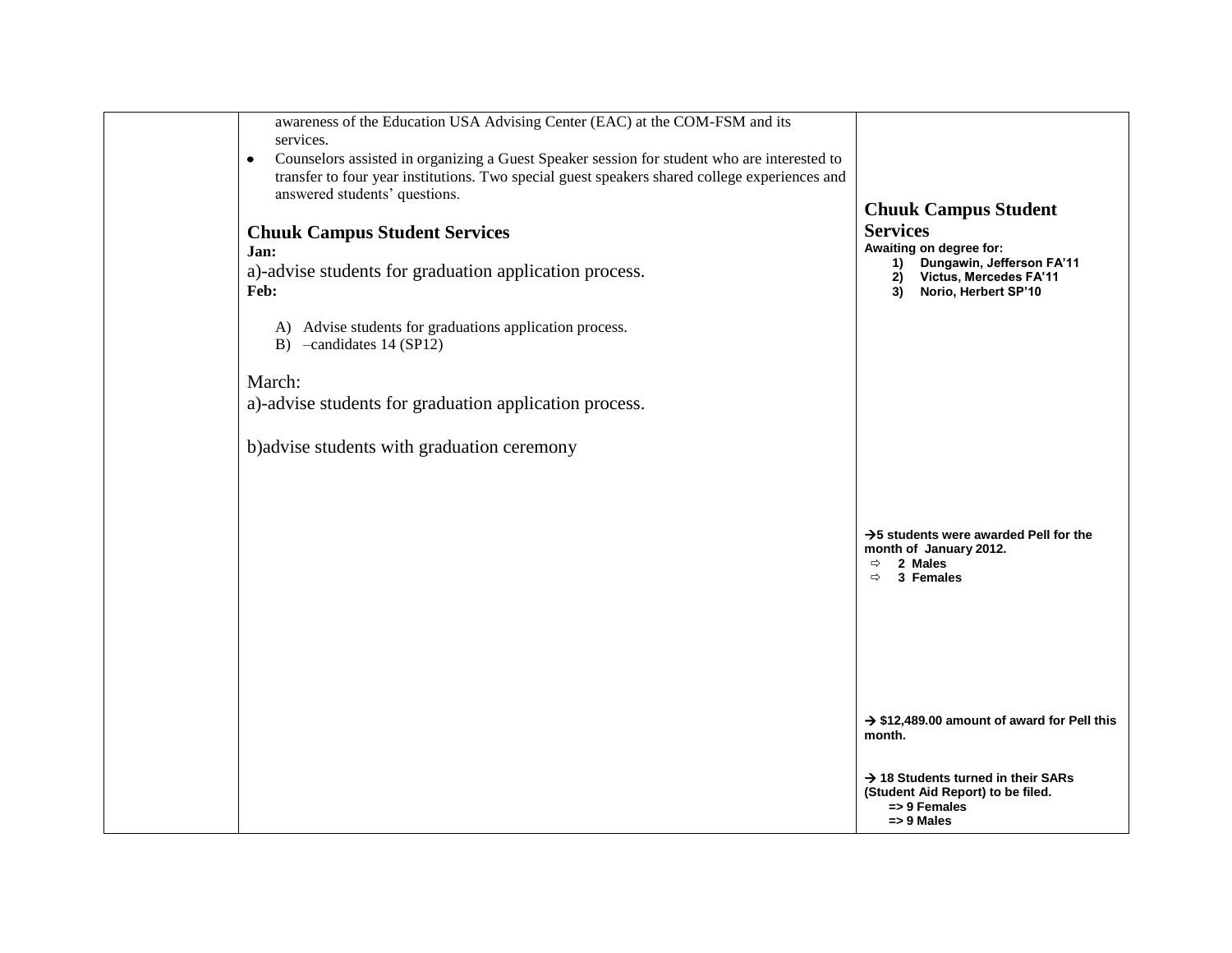## SEG SEOG/CWS Spring 2012

|          | $\Omega$<br>UU      | $\mathbf{r} \times \mathbf{r}$<br>ᅛ | $N\Gamma$<br>┄ | $\mathbf{P}\mathbf{C}$<br>◡ | $\mathbf{V}$<br>* ∪ | <b>FMI</b>   |
|----------|---------------------|-------------------------------------|----------------|-----------------------------|---------------------|--------------|
| M<br>∸'* | 4                   |                                     |                |                             |                     |              |
| -        |                     |                                     |                |                             |                     |              |
| m        | $\sim$ $\sim$<br>υJ |                                     |                |                             |                     | . <u>. .</u> |

Student Services staff had met every Monday to discuss students specific concerns and challenges.

A Student Services committee has been created on Chuuk Campus.

Student Services committee has met twice in March.

 **6 Students submitted FAA Correction Signature Page to be sent to FAO/Nat'l Campus. => 3 Females => 3 Males**  $→$ **37 Students submitted FAFSA => 24 Females => 13 Males 8 Students visited FAO regarding questions/concerns => 3 Females => 5 Males 164 Students charged supplies at the Bookstore 94 Females 70 Males 233 total # of students visited FAO for the month of January 2012. 292 students were awarded Pell for the month of February 2012. 132 Males 160 Females**  $\rightarrow$  **\$737,508.00 amount of award for Pell this month. 43 Students turned in their SARs (Student Aid Report) to be filed. => 23 Females => 20 Males 40 Students submitted FAA Correction Signature Page to be sent to FAO/Nat'l Campus. => 23Females => 17 Males**

 $→$  **60 Students submitted FAFSA**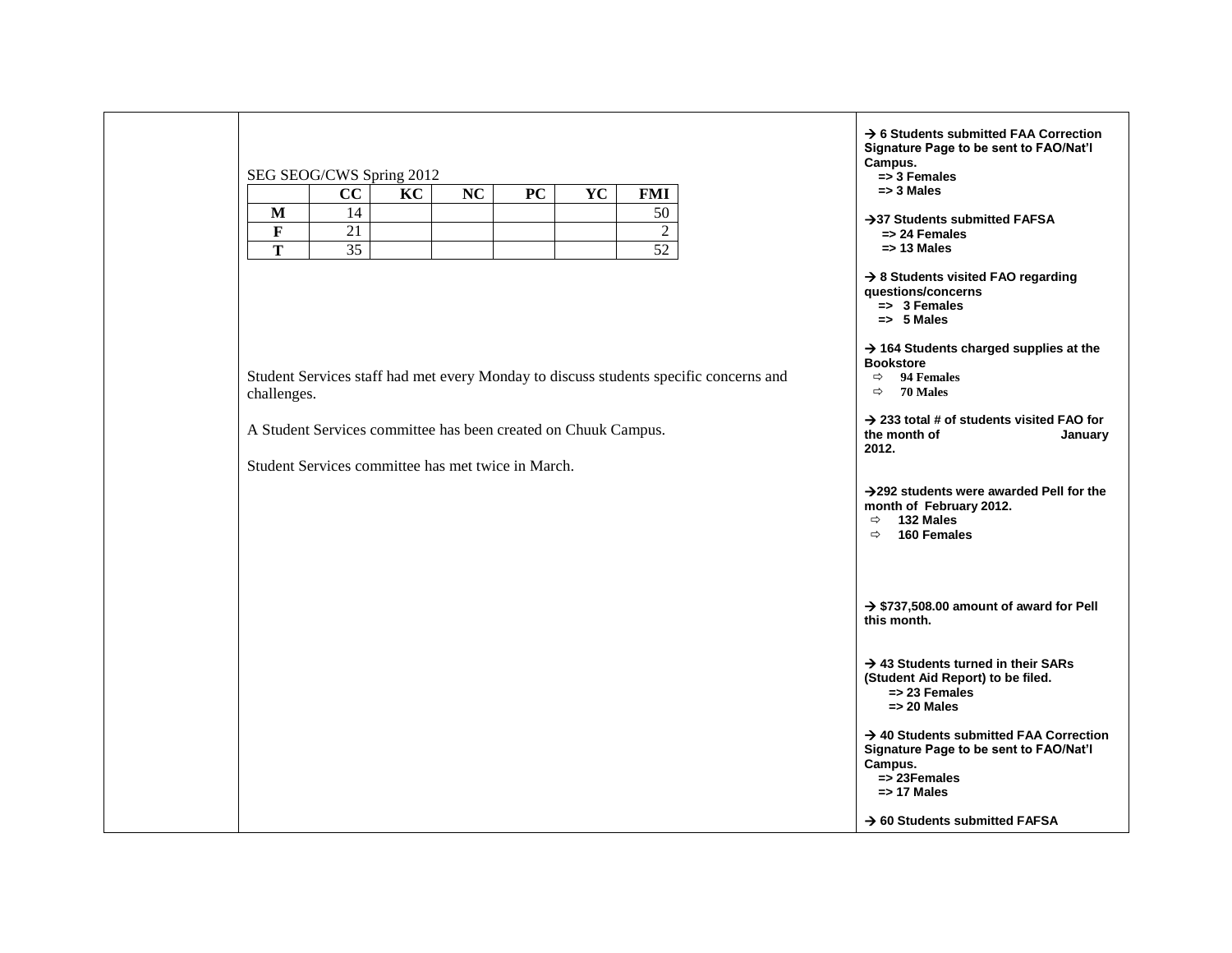|                              |        |        |                  |           |           |        |                  |  |                                                                                    | => 37 Females<br>$\Rightarrow$ 23 Males           |
|------------------------------|--------|--------|------------------|-----------|-----------|--------|------------------|--|------------------------------------------------------------------------------------|---------------------------------------------------|
|                              |        |        |                  |           |           |        |                  |  | $\rightarrow$ 15 Students vis<br>questions/concer                                  | $\Rightarrow$ 10 Females<br>$\Rightarrow$ 5 Males |
|                              |        |        |                  |           |           |        |                  |  | $\rightarrow$ 37 Students ch<br><b>Bookstore</b><br>$\Rightarrow$<br>$\Rightarrow$ | <b>13 Females</b><br>14 Males                     |
| <b>FAO National Campus</b>   |        |        |                  |           |           |        |                  |  | $\rightarrow$ 195 total # of st<br>the month of                                    |                                                   |
| PELL Spring 2012 January (#) |        |        |                  |           |           |        |                  |  | 2012.                                                                              |                                                   |
| #                            | CC     | KC     | NC               | PC        | YC        |        | FMI              |  |                                                                                    |                                                   |
| <b>Male</b>                  | 149    | 78     | 374              | 279       | 81        |        | 0                |  |                                                                                    |                                                   |
| <b>Female</b>                | 171    | 82     | $\overline{513}$ | 248       | 101       |        | 0                |  |                                                                                    |                                                   |
| <b>Total</b>                 | 320    | 160    | 887              | 527       | 182       |        | $\theta$         |  |                                                                                    |                                                   |
| PELL Spring 2012 January (#) |        |        |                  |           |           |        |                  |  | $\rightarrow$ 35 Students are o<br><b>Spring 2012</b>                              |                                                   |
| \$                           | cc     | KC     | NC               |           | <b>PC</b> | YC     | <b>FMI</b>       |  |                                                                                    | $\Rightarrow$<br>$\Rightarrow$                    |
| <b>Male</b>                  | 379508 | 162364 | 980272           | 667382    |           | 178764 | $\mathbf{0}$     |  |                                                                                    |                                                   |
| <b>Female</b>                | 433618 | 170693 | 1329931          | 613324    |           | 243521 | $\boldsymbol{0}$ |  |                                                                                    |                                                   |
| <b>Total</b>                 | 813126 | 33057  | 2310203          | 1280706   |           | 422285 | $\overline{0}$   |  | $\rightarrow$ 15 Students tur<br>(Student Aid Repo                                 |                                                   |
| SEG SEOG SPRING 2012 (#)     |        |        |                  |           |           |        |                  |  |                                                                                    | $\Rightarrow$ 6 Females<br>$\Rightarrow$ 9 Males  |
| $\#$                         | CC     | KC     | NC               | PC        | YC        |        | <b>FMI</b>       |  | $\rightarrow$ 31 Students sul                                                      |                                                   |
| <b>Male</b>                  |        |        | 62               |           |           |        |                  |  | <b>Signature Page to</b>                                                           |                                                   |
| <b>Female</b>                |        |        | 61               |           |           |        |                  |  | Campus.                                                                            | $\Rightarrow$ 14 Females                          |
| <b>Total</b>                 |        |        | 123              |           |           |        |                  |  |                                                                                    | $\Rightarrow$ 17 Males                            |
| SEG SEOG SPRING 2012 (#)     |        |        |                  |           |           |        |                  |  |                                                                                    |                                                   |
| \$                           | CC     | KC     | <b>NC</b>        | <b>PC</b> | YC        |        | <b>FMI</b>       |  | $\rightarrow$ 18 Students sub                                                      | $\Rightarrow$ 8 Females                           |
| <b>Male</b>                  |        |        | 36300            |           |           |        |                  |  |                                                                                    | $\Rightarrow$ 10 Males                            |
| <b>Female</b>                |        |        | 30376            |           |           |        |                  |  |                                                                                    |                                                   |
| <b>Total</b>                 |        |        | 66676            |           |           |        |                  |  | $\rightarrow$ 18 Students vis<br>questions/concer                                  |                                                   |
|                              |        |        |                  |           |           |        |                  |  | $\rightarrow$ 3 Students cha                                                       | $\Rightarrow$ 10 Females<br>$\Rightarrow$ 8 Males |
|                              |        |        |                  |           |           |        |                  |  | <b>Bookstore</b>                                                                   |                                                   |

| $\rightarrow$ 15 Students visited FAO regarding<br>questions/concerns<br>=> 10 Females<br>$\Rightarrow$ 5 Males                                  |
|--------------------------------------------------------------------------------------------------------------------------------------------------|
| $\rightarrow$ 37 Students charged supplies at the<br><b>Bookstore</b><br>$\Rightarrow$ 13 Females<br>$\Rightarrow$ 14 Males                      |
| $\rightarrow$ 195 total # of students visited FAO for<br>the month of<br>February<br>2012.                                                       |
| $\rightarrow$ 35 Students are on SEG WS Program for<br>Spring 2012<br>$\Rightarrow$<br>21 Females                                                |
| 14 Males<br>$\Rightarrow$<br>$\rightarrow$ 15 Students turned in their SARs<br>(Student Aid Report) to be filed.                                 |
| $\Rightarrow$ 6 Females<br>$\Rightarrow$ 9 Males<br>$\rightarrow$ 31 Students submitted FAA Correction<br>Signature Page to be sent to FAO/Nat'l |
| Campus.<br>$\Rightarrow$ 14 Females<br>$\Rightarrow$ 17 Males<br>→18 Students submitted FAFSA                                                    |
| $\Rightarrow$ 8 Females<br>$\Rightarrow$ 10 Males<br>$\rightarrow$ 18 Students visited FAO regarding<br>questions/concerns                       |
| $\Rightarrow$ 10 Females<br>$\Rightarrow$ 8 Males<br>$\rightarrow$ 3 Students charged supplies at the                                            |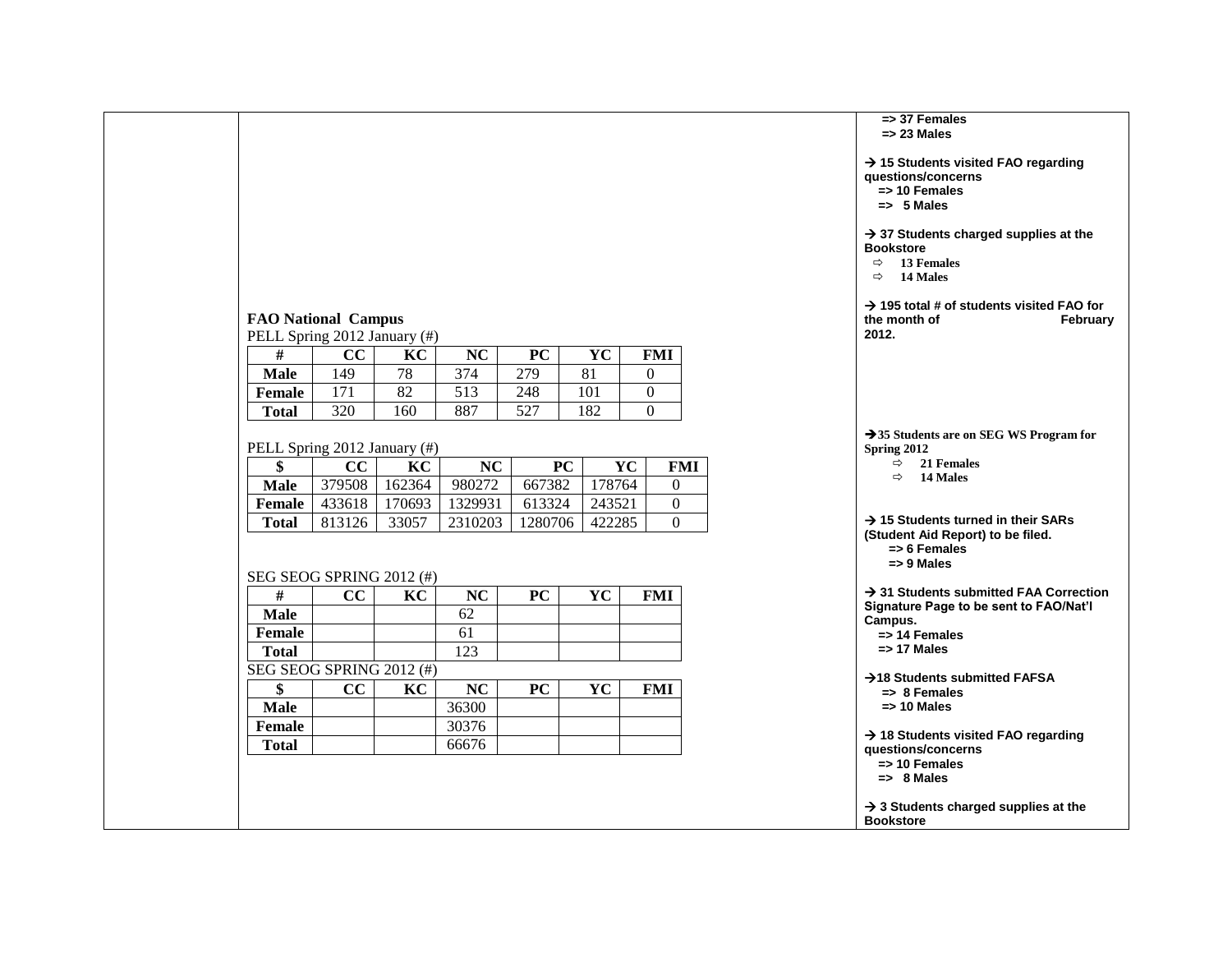|                                                                 |                                                                                                                                                                                                          | 0 Females<br>$\Rightarrow$<br>$\Rightarrow$<br>3 Males<br>$\rightarrow$ 120 total # of students visited FAO for<br>the month of<br>March<br>2012.                   |
|-----------------------------------------------------------------|----------------------------------------------------------------------------------------------------------------------------------------------------------------------------------------------------------|---------------------------------------------------------------------------------------------------------------------------------------------------------------------|
|                                                                 |                                                                                                                                                                                                          | Problem statement 4: The academic<br>$\bullet$<br>level of the majority of incoming students<br>is inadequate to meet college level<br>standards                    |
|                                                                 |                                                                                                                                                                                                          | <b>Problem statement 5: The success and</b><br>$\bullet$<br>retention rate of students at the college is<br>less than 40%                                           |
|                                                                 |                                                                                                                                                                                                          | Priority 2b: Based on the program<br>$\bullet$<br>evaluations for student's services,<br>prioritize enhancement of tutoring and<br>counseling services to students. |
|                                                                 |                                                                                                                                                                                                          | Priority 4a: Complete development and<br>implement of recruitment and retention plans.                                                                              |
|                                                                 |                                                                                                                                                                                                          |                                                                                                                                                                     |
|                                                                 |                                                                                                                                                                                                          |                                                                                                                                                                     |
| 2D: Develop a<br>student-friendly<br>campus<br>environment that | <b>Counseling Office</b><br>One counselor attended a STOP-HIV meeting with representative from Oceania National<br>$\bullet$<br>Olympic Committee from Fiji regarding the status of STOP-HIV activities. |                                                                                                                                                                     |
| encourages and                                                  | Spring Semester Jan 2012 # Visits to Dispensaries                                                                                                                                                        | <b>Chuuk Campus Student</b>                                                                                                                                         |
| enables students to                                             | cc<br>KC<br>NC<br><b>PC</b><br>YC<br><b>FMI</b>                                                                                                                                                          | <b>Services</b>                                                                                                                                                     |
| be health                                                       | 238<br>18<br>M                                                                                                                                                                                           | STUDENT HEALTH CLINIC                                                                                                                                               |
| conscious                                                       | $\mathbf F$<br>320<br>$\boldsymbol{0}$                                                                                                                                                                   | MONTHLY REPORT FOR THIS                                                                                                                                             |
|                                                                 | 558<br>T<br>18                                                                                                                                                                                           | MONTH OF JANUARY 2012.                                                                                                                                              |
|                                                                 |                                                                                                                                                                                                          | 5 Different purposes of visiting clinic:                                                                                                                            |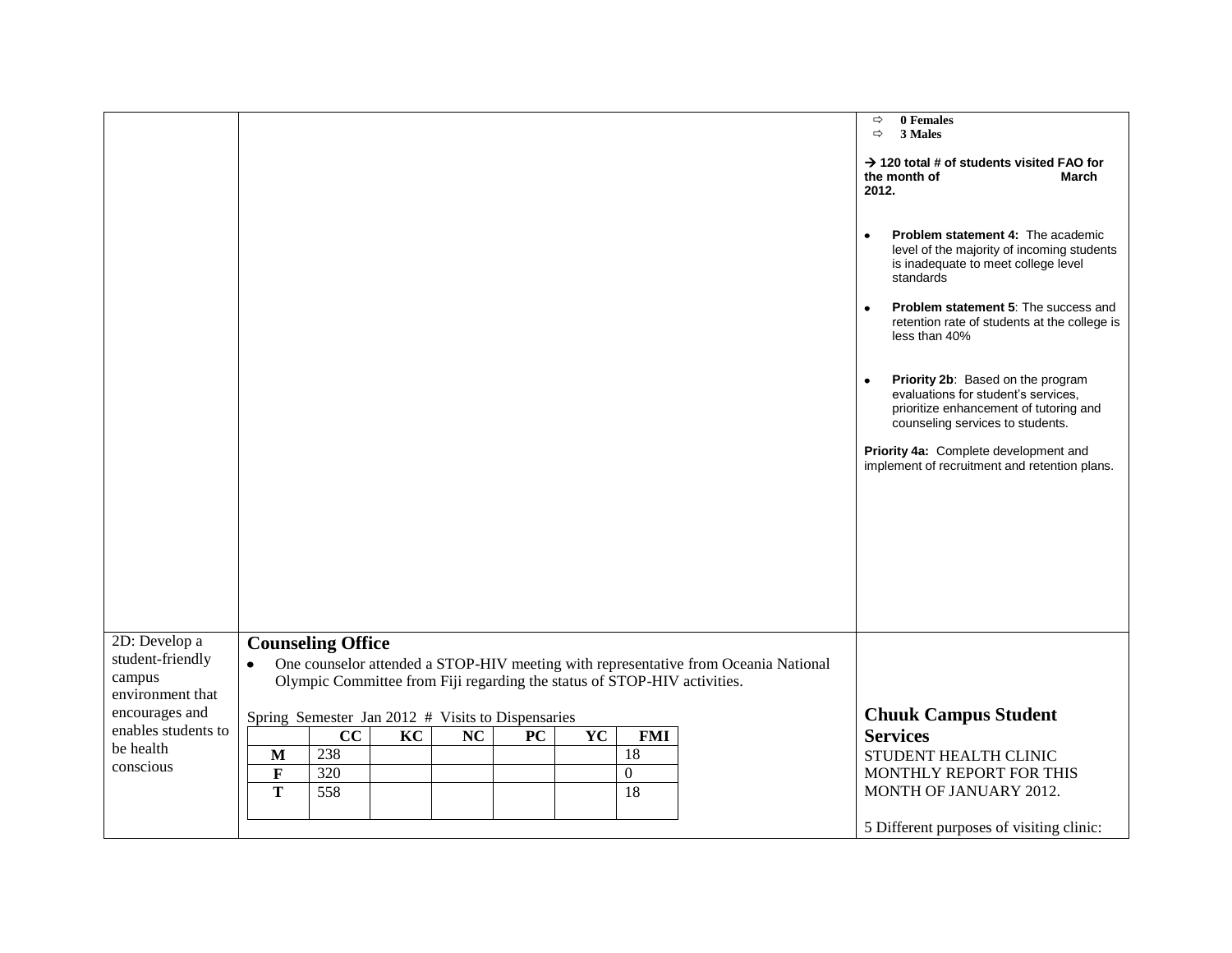|  | Seeking medical assessment &<br>1.<br>treatment related to the<br>problem of illnesses with the #s<br>of 226 clients.<br>Seeking assessment related to<br>2.<br>Family Planning Services with<br>the #s of 14 clients.<br>Seeking assessment related to<br>3.<br>class information with the #s of<br>12 clients.<br>Seeking assessment related to<br>4.<br>clinical /office supply with the<br>#s of 30 clients.<br>5. Seeking assistants related to<br>others purposes of visit with the<br>#s of 62 clients. |
|--|----------------------------------------------------------------------------------------------------------------------------------------------------------------------------------------------------------------------------------------------------------------------------------------------------------------------------------------------------------------------------------------------------------------------------------------------------------------------------------------------------------------|
|  | ** INFLUENZA (FLU) still the most<br>common problems on campus.                                                                                                                                                                                                                                                                                                                                                                                                                                                |
|  | ** January 20 - 25 2012. Referred 5<br>Staff & 15 Students as a result of the<br>health screening last semester include (<br>EYE Exam) Send them to Chuuk<br>Hospital to visit the Medical<br>Ophthalmologists ((EYES DRS.) Some<br>of the students have their new<br>sunglasses & eyeglasses.                                                                                                                                                                                                                 |
|  | ** Contacted /communicated to<br>Physicians then referred 2 males and 5<br>female students to the CSH hospital for<br>further evaluation and treatment.                                                                                                                                                                                                                                                                                                                                                        |
|  | ** Referred 5 females and 2 males to<br>Dental Clinic.                                                                                                                                                                                                                                                                                                                                                                                                                                                         |
|  | **Referred 10 students to the instructors                                                                                                                                                                                                                                                                                                                                                                                                                                                                      |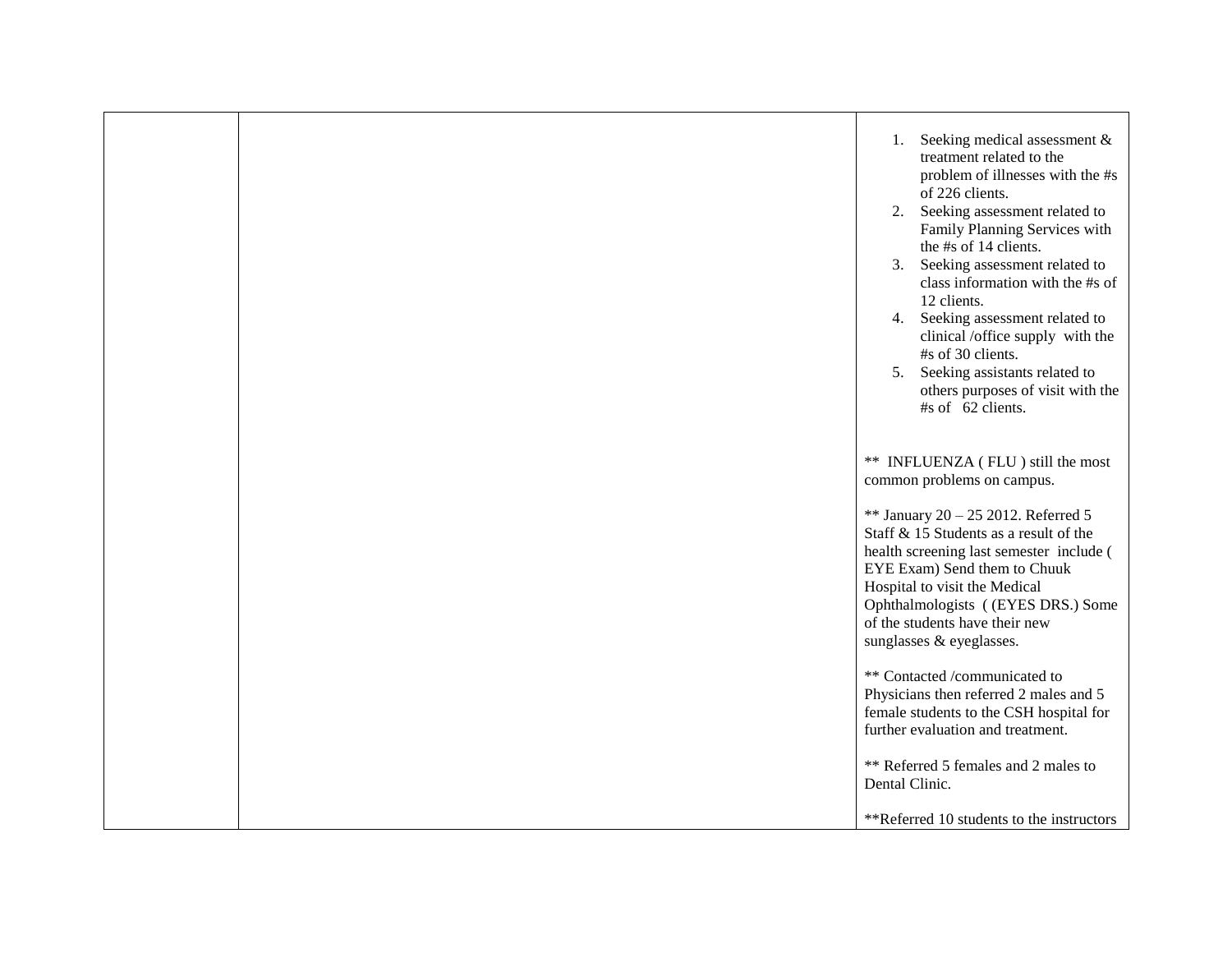|  | due to their problems of illness.                                                                                                                                           |
|--|-----------------------------------------------------------------------------------------------------------------------------------------------------------------------------|
|  | ** Admitted 15+ students in clinic to<br>observe and monitor their problems of<br>illness, then referred them to their<br>classes.                                          |
|  | ** January 23, 2012, SHC did a<br>presentation of INFLUENZA (FLU)<br>with the participants of 75 students.                                                                  |
|  | ** January 25, 2012, Public Health Staff<br>visited Campus to administer the<br>Tetanus Diphtheria adult shot with the<br>participants of 170 students, staff &<br>faculty. |
|  | ** Communicated & collaborated with<br>the Health Staff to provide a<br>INFLUENZA vaccine next month<br>February 2012.                                                      |
|  | ** Working on Work Plan of activity to<br>do during this semester.                                                                                                          |
|  | **Working on request PO for supplies.                                                                                                                                       |
|  | ** Will request supplies for clinical use.                                                                                                                                  |
|  | Thank you,                                                                                                                                                                  |
|  | STUDENT HEALTH CLINIC<br>MONTHLY REPORT FOR THE<br>MONTH OF FEBRUARY 2012:                                                                                                  |
|  | <b>CLINICAL HIGHLIGHT</b><br><b>ACTIVITIES:</b>                                                                                                                             |
|  | 5 Different purposes of Clinical Visit:                                                                                                                                     |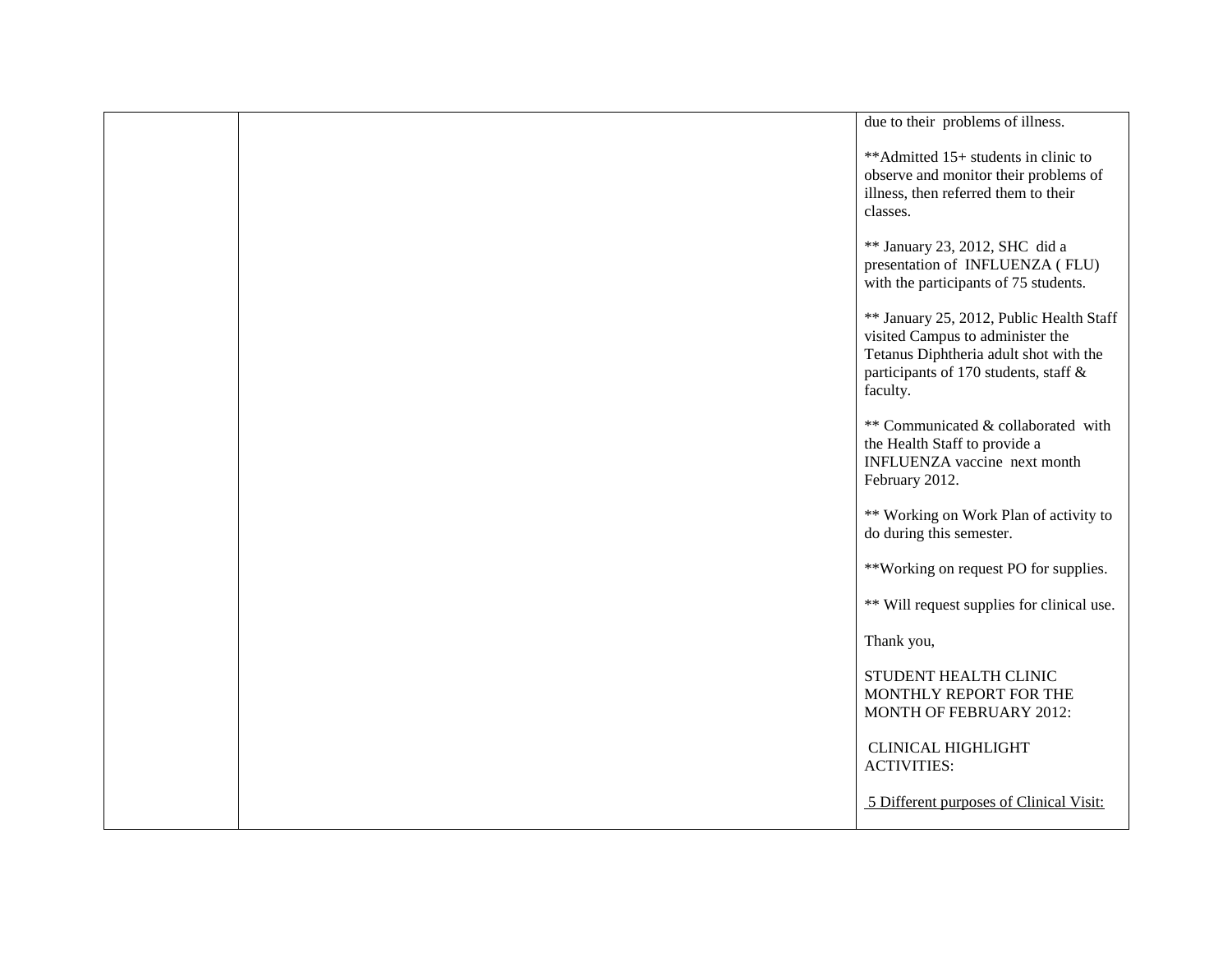|  |          |                 | 1. Seeking medical assessment $&$       |
|--|----------|-----------------|-----------------------------------------|
|  |          |                 | treatment related to their              |
|  |          |                 | problem of illnesses with the #s        |
|  |          | of 132 clients. |                                         |
|  |          |                 | 2. Seeking assessment related to        |
|  |          |                 | Family Planning Services with           |
|  |          |                 | the #s of 25 clients.                   |
|  |          |                 | 3. Seeking assessment related to        |
|  |          |                 | class information with the #s of        |
|  |          | 15 clients.     |                                         |
|  |          |                 | 4. Seeking assessment related to        |
|  |          |                 | clinical / office supplies with         |
|  |          |                 | the #s of 22 clients.                   |
|  |          |                 | 5. Seeking assessment related to        |
|  |          |                 | other purposes of visit with            |
|  |          |                 | the #s of 20 clients.                   |
|  |          |                 |                                         |
|  |          |                 | *** Regarding to our medical records    |
|  |          |                 | still FLU & COLD Symptoms are the       |
|  |          |                 | most common problems on campus.         |
|  |          |                 | *** Advised / Encouraged students to    |
|  | continue |                 |                                         |
|  |          |                 | A) Seeking clinic                       |
|  |          |                 | onset/priority of their                 |
|  |          |                 | problems of illness.                    |
|  |          |                 | B) Taking Tylenol/cough                 |
|  |          |                 | drop/Sudafed for                        |
|  |          |                 | stuffy nose other                       |
|  |          |                 | necessary medicines at                  |
|  |          |                 | home.                                   |
|  |          |                 | C) Increased fluid intake               |
|  |          |                 | D) Natural Herb as (warm                |
|  |          |                 | lemon juice)                            |
|  |          |                 | E) Continue taking                      |
|  |          |                 | medicines accurately                    |
|  |          |                 | as advised.                             |
|  |          |                 | *** Contacted/communicated to           |
|  |          |                 | Physicians then referred 5 males and 11 |
|  |          |                 | female students to the CSH hospital for |
|  |          |                 |                                         |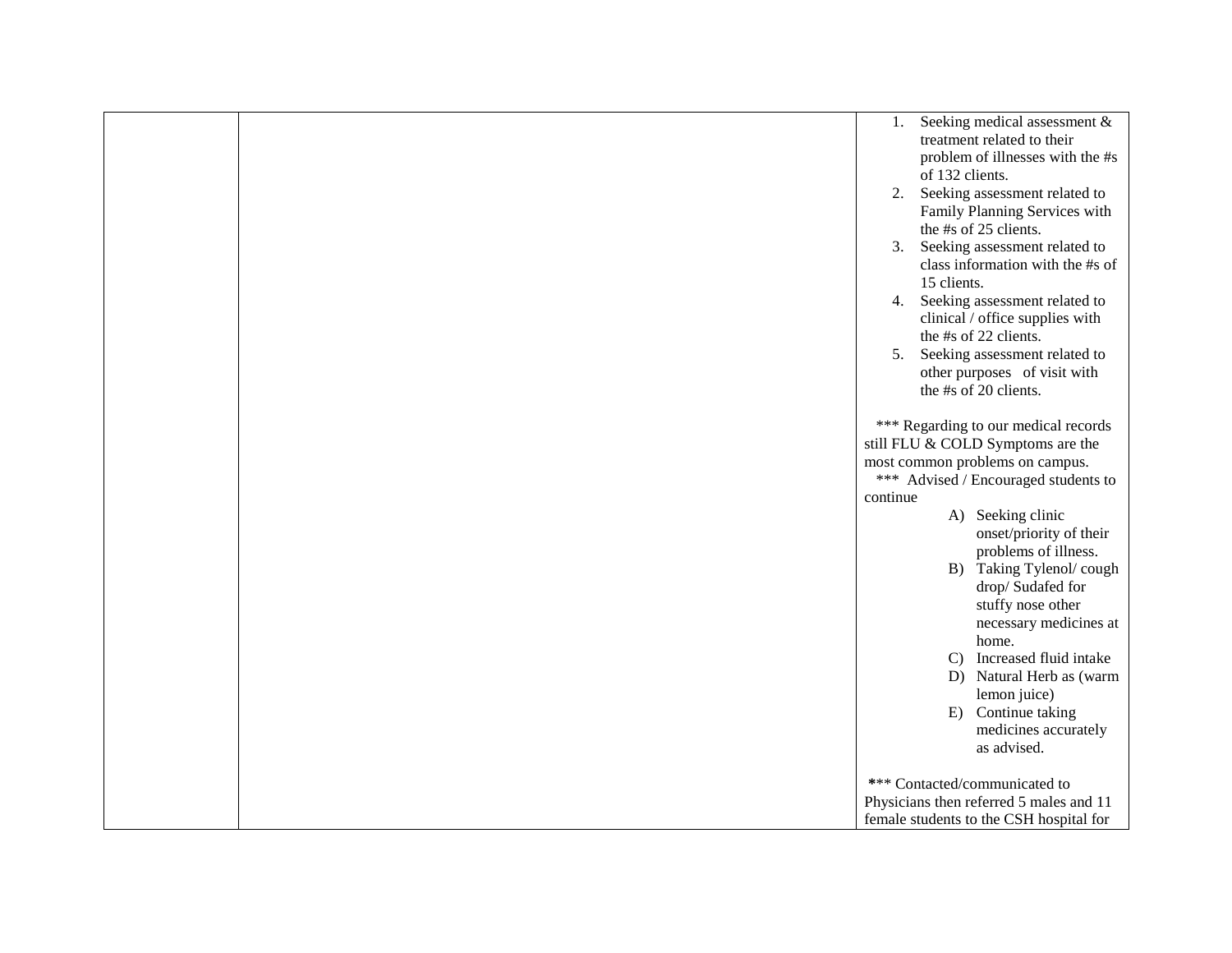|  | further evaluation and treatment.                                                                                                                                                                                                                                                                                                                                                                                                                                                                                                                                                                                                                                              |
|--|--------------------------------------------------------------------------------------------------------------------------------------------------------------------------------------------------------------------------------------------------------------------------------------------------------------------------------------------------------------------------------------------------------------------------------------------------------------------------------------------------------------------------------------------------------------------------------------------------------------------------------------------------------------------------------|
|  | ** Referred 4 females and 2 males to<br>Dental Clinic.                                                                                                                                                                                                                                                                                                                                                                                                                                                                                                                                                                                                                         |
|  | **Referred 12 students to instructors<br>due to their problems of illness.                                                                                                                                                                                                                                                                                                                                                                                                                                                                                                                                                                                                     |
|  | **Admitted 18 students & 6 staff in<br>clinic to observe and monitor their<br>problems of illness, then returned them<br>to classes/work.                                                                                                                                                                                                                                                                                                                                                                                                                                                                                                                                      |
|  | *** INCIDENT: On the date of<br>February 22 <sup>nd,</sup> 2012, @ 9: 50 am.<br>Received a female student who was<br>assisted by two other females student<br>with the main complaint of fainted @<br>computer lab. Alerted but condition very<br>weak, cyanotic, sweating and clammy<br>skin was noted. Client stated of blurry<br>vision. Vital sign was taken with the<br>abnormal result (blood pressure of<br>80/50 mmgh, pulse of 50). Sips 30cc of<br>h <sub>2o</sub> , &100cc of orange juice. At the<br>same times sent for Acting Director for<br>transportation to emergency room.<br>Arrived @ 10: 25 put to bed with O2<br>hooked up, and other assistance by the |
|  | nurses, blood pressure ok with 96/<br>70mmgh pulse 89. Evaluated done by<br>the doctor and admitting to the unit ward<br>for observe.                                                                                                                                                                                                                                                                                                                                                                                                                                                                                                                                          |
|  | <b>OFFICE HIGHLIGHT ACTIVITY:</b>                                                                                                                                                                                                                                                                                                                                                                                                                                                                                                                                                                                                                                              |
|  | **Communicated and collaborated with<br>the Health Services staff to provide<br>health services care to college<br>community.                                                                                                                                                                                                                                                                                                                                                                                                                                                                                                                                                  |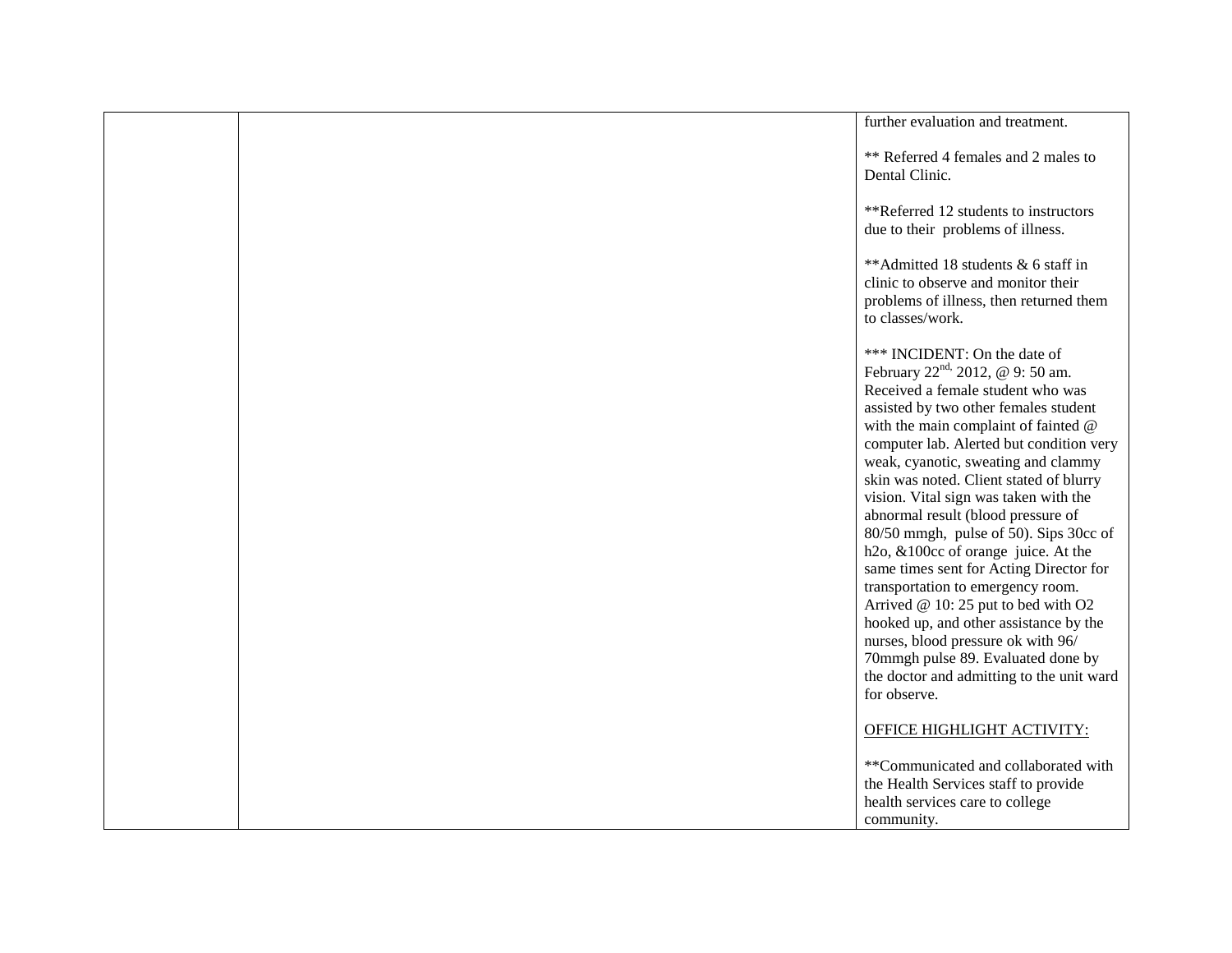|  | **Communicated/collaborated with<br>PCO, SAO to work on upcoming<br>calendar activity.<br>** Assisted Public Health Staff to<br>administered the INFLUENZA Vaccine<br>total of 167 participants of 8 Staff &<br>Faculty, and 159 students.<br>** SCH still awaiting response<br>regarding to Order List of Medicines<br>from National Campus.<br>** SHC will be observing @ the Mental<br>Health Clinic on 03/01-02 2012.<br>** SHC will be off Island for workshop<br>on Mar 05-10, 2012, Memorina Yesiki<br>will train to assist student for emergency<br>needs (for Pain, Headache, toothache,<br>abdominal pain, & diarrhea) This are the |
|--|-----------------------------------------------------------------------------------------------------------------------------------------------------------------------------------------------------------------------------------------------------------------------------------------------------------------------------------------------------------------------------------------------------------------------------------------------------------------------------------------------------------------------------------------------------------------------------------------------------------------------------------------------|
|  | only problems can be assisted.<br><b>Student Activity office Highlights:</b><br>>SBA had organized students<br>intramurals and it is ongoing during the<br>activity period at the SCA center.<br>>One of the clubs, the Youth for Christ<br>club was having a retreat at the former<br>PIBC on Tol Island and it was a success.<br>>The executive members of the SBA are<br>not presently active. V.President is still<br>off-island while the President is<br>"missing in action". Secretary and<br>Treasurer and solely taking active role                                                                                                  |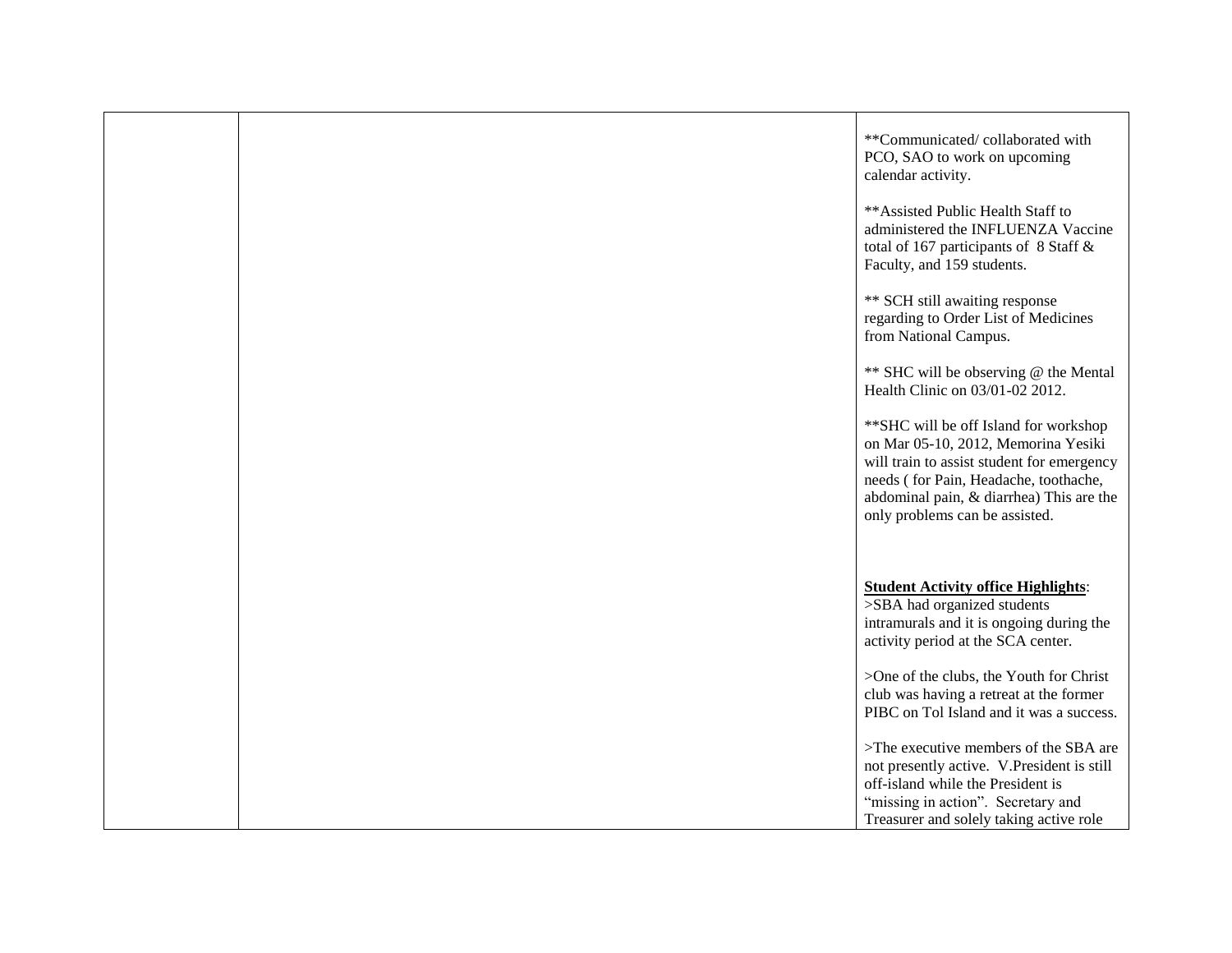|                                                                                                         | of the SBA office. |
|---------------------------------------------------------------------------------------------------------|--------------------|
|                                                                                                         |                    |
|                                                                                                         |                    |
|                                                                                                         |                    |
|                                                                                                         |                    |
|                                                                                                         |                    |
|                                                                                                         |                    |
|                                                                                                         |                    |
|                                                                                                         |                    |
|                                                                                                         |                    |
|                                                                                                         |                    |
|                                                                                                         |                    |
|                                                                                                         |                    |
|                                                                                                         |                    |
|                                                                                                         |                    |
|                                                                                                         |                    |
|                                                                                                         |                    |
|                                                                                                         |                    |
|                                                                                                         |                    |
|                                                                                                         |                    |
|                                                                                                         |                    |
|                                                                                                         |                    |
|                                                                                                         |                    |
|                                                                                                         |                    |
|                                                                                                         |                    |
|                                                                                                         |                    |
|                                                                                                         |                    |
|                                                                                                         |                    |
|                                                                                                         |                    |
|                                                                                                         |                    |
|                                                                                                         |                    |
|                                                                                                         |                    |
|                                                                                                         |                    |
|                                                                                                         |                    |
|                                                                                                         |                    |
|                                                                                                         |                    |
|                                                                                                         |                    |
|                                                                                                         |                    |
| <b>Office of Student Life</b>                                                                           |                    |
| The Director continued to work closely with all divisions in directing and supervising for<br>$\bullet$ |                    |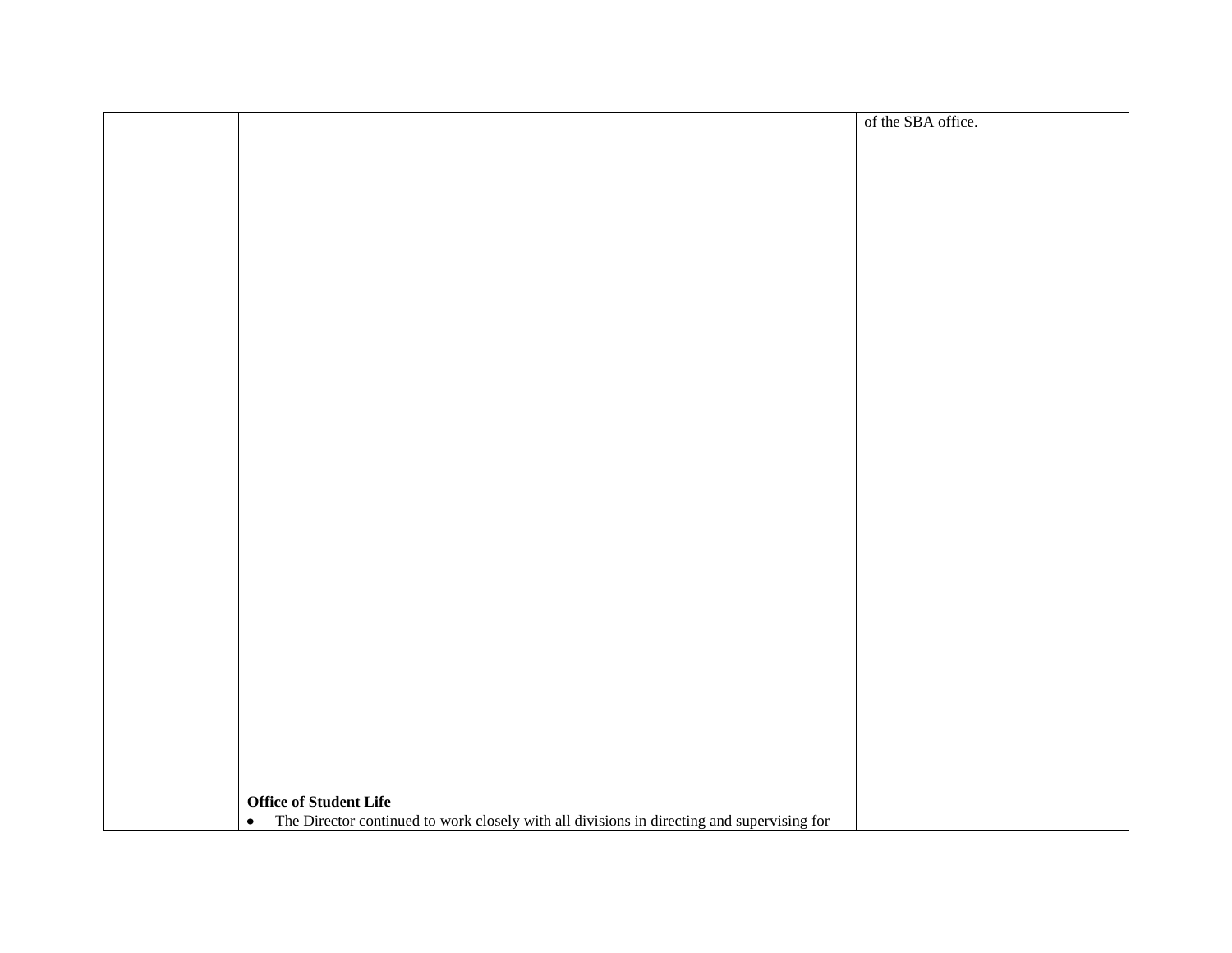the enforcement of all relevant policies and procedures. Additionally, the Director worked closely with all divisions to plan and organized activities and programs which promote health conscious.

### **National Campus Health Service Clinic**

January-March 2012- # Visits to Dispensaries

|   | $\bf CC$ | KC | NC   | PC | YC | FMI       |
|---|----------|----|------|----|----|-----------|
| M |          |    | 464  |    |    | 1 O<br>10 |
| ы |          |    | 730  |    |    |           |
| m |          |    | 1194 |    |    | 18        |

*♦ Below is the breakdown of the total number of visits to the dispensary during the reporting period and the reasons for the visits:* 

Of the **1,194** visits taken care of during the reporting period, **112** sought treatment for the flu/cold syndrome**, 153** sought treatment for minor injuries**, 237** sought treatment for generalized aches/pains/headaches, **37** sought treatment for eye/ear/nose-related problems, **81**  sought treatment for skin diseases/infections, **23** sought treatment for gastro-intestinal (GI) related problems**, 10** sought treatment for genitor-urinary related problems, **0** Personal/Family Problem Counseling**, 144** were counseled and provided information on reproductive health/family planning and other health-related problems, **45** requested usage of family planning/contraceptive methods, **8** were screened, counseled and/or referred for STIs**, 1**  received the seasonal influenza vaccines, **0** received the H1N1 influenza vaccines, **0** received other immunization updates. **89** were screened for non-Communicable diseases such as diabetes, hypertension and obesity etc**., 1** was screened, counseled and provided information on the communicable diseases such as Leprosy, TB, Chickenpox/Herpes Zoster etc**., 114** for health maintenance and/or for prophylaxes, **15** requested prescription fills/refills, 3**6** were referred to other health agencies and **88** were for various reasons. In addition to taking care of the visits reported above, the following were also carried out during the reporting period \* The nurse prepared and submitted reports to FSM HIV/AIDS and Diabetes programs on activities and results of activities carried out during the Diabetes Awareness Day and World Aids Day at the COM-FSM national campus. \* Prepared and submitted 1st Quarter and Board Report \* Prepared and submitted monthly report for the month of February.

\* The Nurse participated in the workshop held to develop the 5year HIV/STI National Strategic Plan. This workshop was held at the Pohnpei State Hospital on Feb 20-24.

\* The nurse assisted the office of Peer Counseling Center in preparation/development and submission of the following as required by the Title X Program: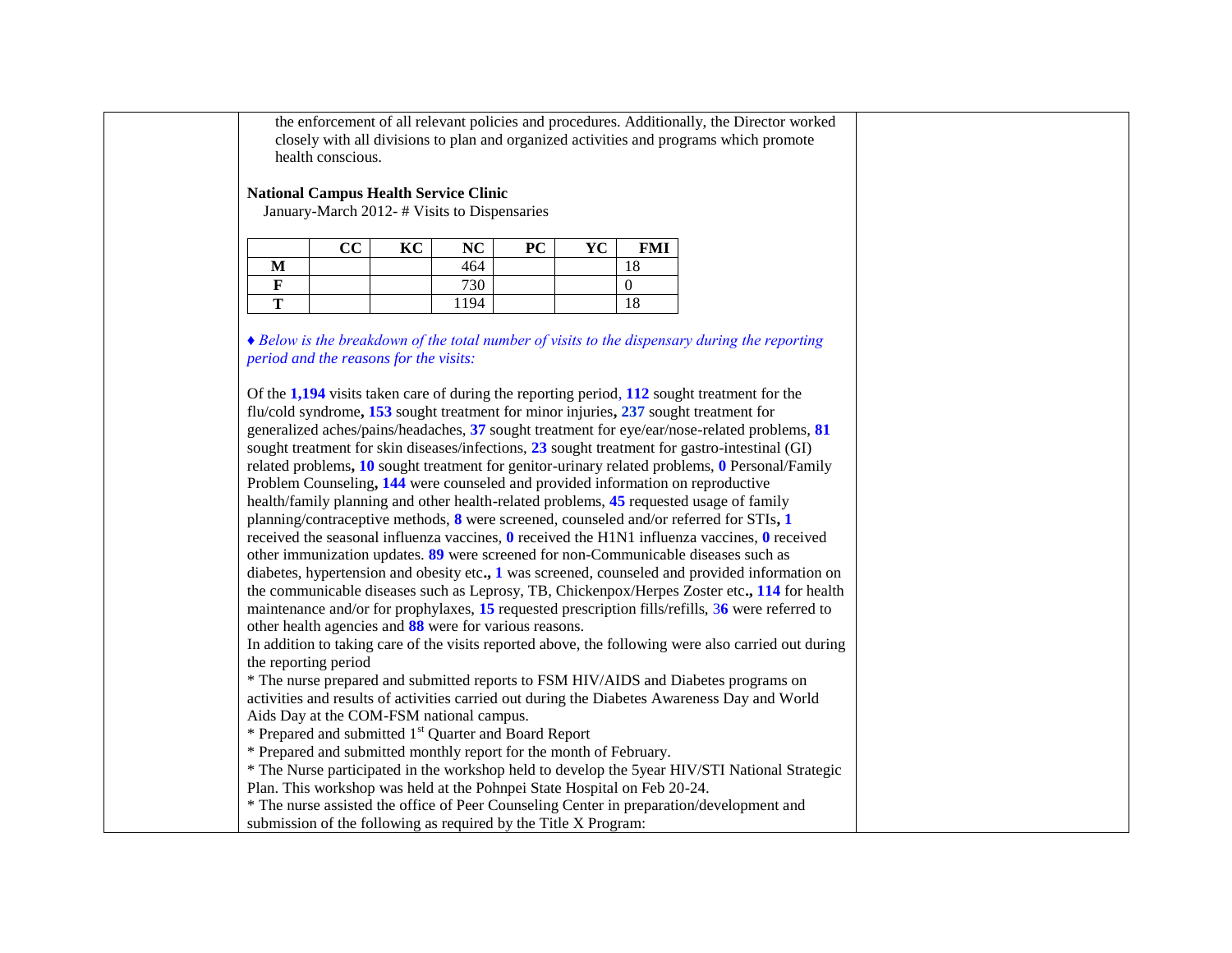| Assessment of the achievements of goals and objectives for the past 5 years cycle<br>$\circ$         |  |
|------------------------------------------------------------------------------------------------------|--|
| $(FY 2008-12)$                                                                                       |  |
| Semi-annual report covering the period from July-December 2011<br>$\circ$                            |  |
| Goals and objectives and grant proposal for FY 2013.<br>$\circ$                                      |  |
| Long terms goals and objectives for the next 5 year cycle (FY2013-18)<br>$\circ$                     |  |
| * The nurse organized and chaired several meetings of the Sub-Committee on Coronation. The           |  |
| Coronation ceremony was held on March 29, 2012 at 3:00PM in the main Gym and was carried             |  |
| out as planned. Mr. Ioakim Walter and Ms. Julaine Pablo Imanuel representing the Purple Team         |  |
| were crowned Mr. and Ms. Founding Day 2012 for raising the most funds. They raised \$18,             |  |
| 891.21. The Blue Team raised \$4, 302.89, the Red Team raised 2,000.00, the Green Team               |  |
| raised \$1, 410.00 and the White Team raised \$1,050.55. A total of \$27, 654.65 was raised by       |  |
| the student groups/organizations.                                                                    |  |
| * Participated in meetings of the committee on Founding Day                                          |  |
| * As a member of the Staff Development Committee, the nurse participated in meetings of the          |  |
| Staff Development Committee, first to organize and introduce members of the 2012 Staff               |  |
| Development Committee and then to plan for activities to be implemented on Staff                     |  |
| Development Day. Activities planned were successfully implemented. The event was held on             |  |
| April 3, 2012 at the Pohnpei Campus Gym.                                                             |  |
| * The nurse organized and chaired several meetings of the Committee on the COM-FSM Health            |  |
| Fair to plan activities to be carried out during this year's Health Fair. This event is scheduled to |  |
| be held on April 18, 2012 from 8:30-2:00PM. Invitations for the Health Fair were drafted and         |  |
| submitted for President's signature. Over twenty community booth presenters representing             |  |
| government and private agencies were invited and are expected to participate in this year's          |  |
| Health Fair.                                                                                         |  |
| * The nurse participated in several meetings of the Student Service-Management team held             |  |
| during the reporting period.                                                                         |  |
|                                                                                                      |  |
|                                                                                                      |  |

# **Strategic goal 3:** Create an adequate, healthy and functional learning and working environment

| <b>Objectives</b>                | <b>Accomplishments</b>                                        | <b>Comments/additional detail</b> |
|----------------------------------|---------------------------------------------------------------|-----------------------------------|
| 3A: Provide for adequate         |                                                               |                                   |
| facilities to support a learning |                                                               |                                   |
| community                        |                                                               |                                   |
| 3B: Provide for maintenance      | <b>Sports and Recreation</b>                                  |                                   |
| and upkeep of grounds,           | Implementation of a new cleaning schedule at the Gym. General |                                   |
| facilities, and equipment        | clean up every first Friday and last Friday of each month     |                                   |
|                                  |                                                               |                                   |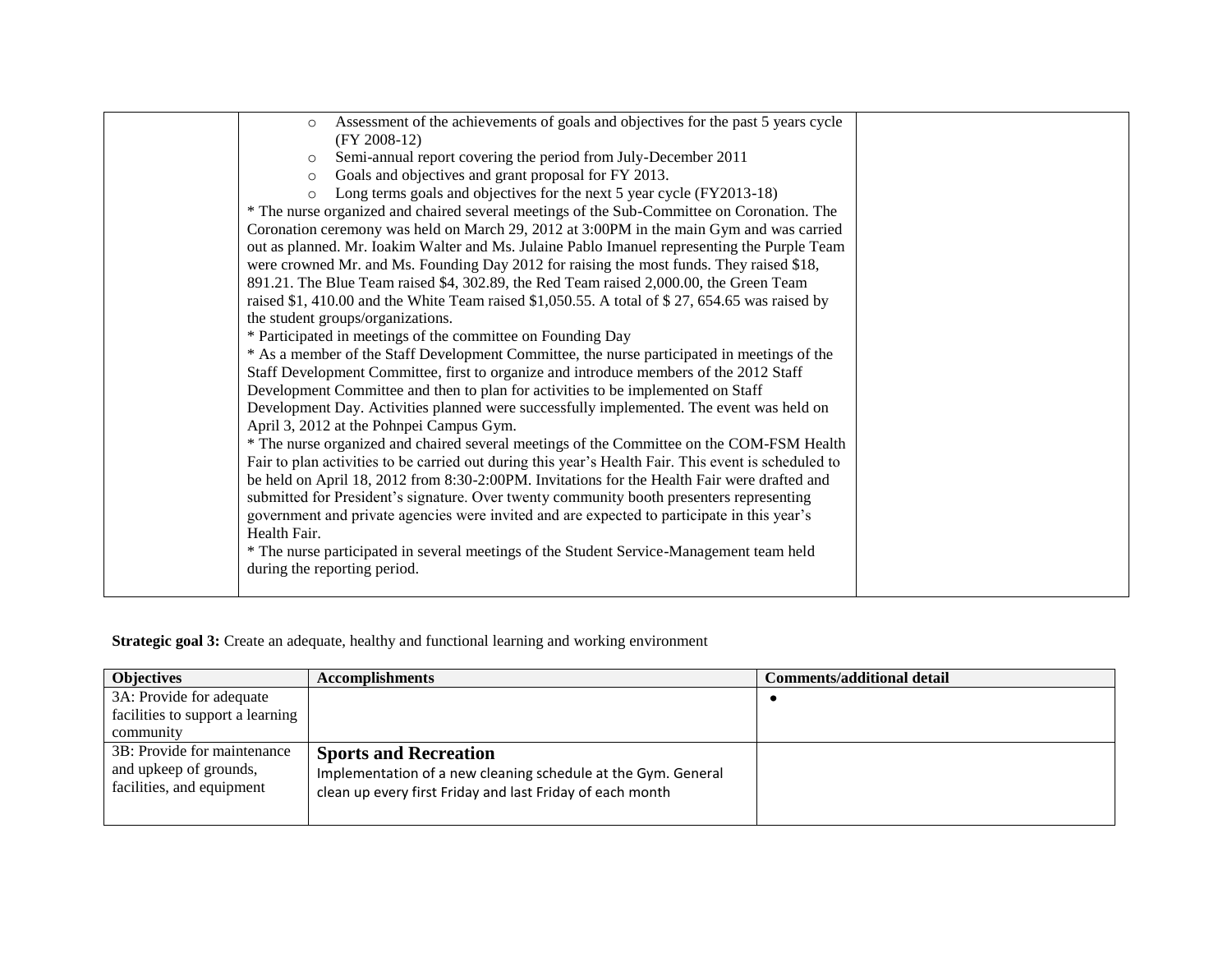|                                                                        | <b>Chuuk Campus Student Services</b><br>Campus cleanups by students' organizations/clubs<br>35 Nama students cleaned campus<br>$\circ$<br>Hut renovations by Northwest & Mortlocks<br>Hut Renovations by Northwest, Mortlocks & Southern Namoneas<br>Students are completed on March $30th$ , 2012                                                                                                                                                                          |  |
|------------------------------------------------------------------------|-----------------------------------------------------------------------------------------------------------------------------------------------------------------------------------------------------------------------------------------------------------------------------------------------------------------------------------------------------------------------------------------------------------------------------------------------------------------------------|--|
|                                                                        | <b>Office of Student Life</b><br>The divisions of Residence Halls, Recreation and Health<br>(Dispensary) maintained and continued to provide maintenance<br>upkeep of the grounds, facilities and equipments through daily as<br>well as general clean up and inspection of grounds, facilities and<br>equipments.                                                                                                                                                          |  |
| 3C: Provide for a safe, secure<br>and effective college<br>environment | <b>VPSS</b><br>VPSS joined President Daisy on a site visit to Yap, FMI and<br>Chuuk Campuses. The purpose is to introduce the president and<br>to tour the campuses and review the facilities maintenance needs<br>and to visit with faculty, staff and students at both campuses.<br><b>Chuuk Campus Student Services</b><br>SSC Maika Tuala has enforced the Drug and Alcohol Policy.<br>And has coordinated work detail in connection with the Chuuk<br>Campus Security. |  |

## **Strategic goal 4:** Foster effective communication

| <b>Objectives</b>                      | <b>Accomplishments</b>                                                                                                                                                                                                                                 | Comments/additional detail                                                                                                                                              |
|----------------------------------------|--------------------------------------------------------------------------------------------------------------------------------------------------------------------------------------------------------------------------------------------------------|-------------------------------------------------------------------------------------------------------------------------------------------------------------------------|
| 4A: Enhance communications<br>pathways | <b>Chuuk Campus Student Services</b><br>College encourages the students to speak out on important<br>issues the college needs to be addressed by continuing monthly<br>gatherings to encourage communication between faculties/staffs<br>and students. | <b>Chuuk Campus Student Services</b><br>2 <sup>nd</sup> Townhall Meeting held on Feb. 23 <sup>rd</sup> , 2012<br>⋗<br>7 faculties/staffs present<br>70 students present |
|                                        | 3 Townhall Meetings held in March for accreditation issues and<br>students to take part on issues (1 with President of COM-FSM<br>& 2 regular faculty, staff $&$ student general assemblies)<br>Estimated student participation: 30-60 students        | $\geq$ 3 <sup>rd</sup> , 4 <sup>th</sup> & 5 <sup>th</sup> Townhall Meeting held on March                                                                               |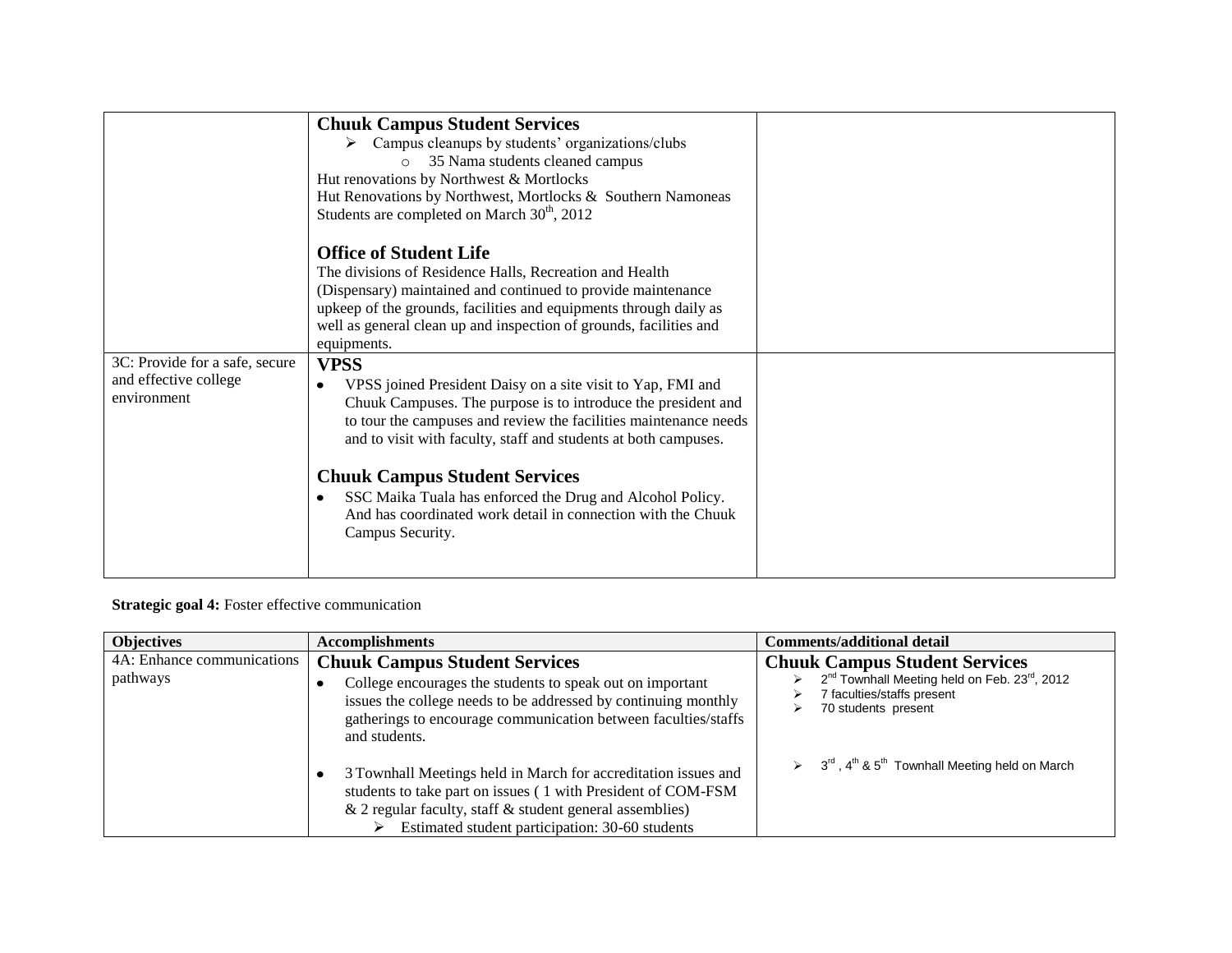|                                                                                   | Mariana Ben met with students through general<br>⋗<br>assembly.                                                                                                                                                                                                                                                                                                                                                                                                                                 |  |
|-----------------------------------------------------------------------------------|-------------------------------------------------------------------------------------------------------------------------------------------------------------------------------------------------------------------------------------------------------------------------------------------------------------------------------------------------------------------------------------------------------------------------------------------------------------------------------------------------|--|
| 4B: Provide communications<br>infrastructure to support<br>communication pathways | <b>Chuuk Campus Student Services</b><br>Student Services has met on a weekly basis, and has<br>communicated Chuuk concerns to the SS management council<br>and has received prompt feedback on issues concerning:<br>Commencement, Outreach, etc.                                                                                                                                                                                                                                               |  |
| 4C: Enhance the college<br>community's ability to<br>communicate effectively      | <b>VPSS</b><br>VPSS Ringlen was appointed Interim President effective March<br>17, 2011. Ringlen returned to the VPSS as of February 6, 2012.<br>The College of Micronesia-FSM conducted an Investiture for<br>President Daisy. VPSS gave his welcome remarks on behalf of<br>the College administration. The purpose of the ceremony was to<br>introduce the new president to the college community and the<br>community at-large and to hear President's vision and plans for<br>the college. |  |

**Strategic goal 5:** Invest in sufficient, qualified, and effective human resources

| <b>Objectives</b>                                                                          | <b>Accomplishments</b>                                                                                                                                                                 | <b>Comments/additional detail</b> |
|--------------------------------------------------------------------------------------------|----------------------------------------------------------------------------------------------------------------------------------------------------------------------------------------|-----------------------------------|
| 5A: Provide on-going<br>professional development of<br>faculty and staff                   | <b>Chuuk Campus Student Services</b><br>Student Services Staff have been individually interviewed by<br>$\bullet$<br>the SSC. SSC has worked with staff about their concerns.          |                                   |
| 5B: Recruit and retain<br>qualified personnel to allow<br>delivery of quality services     | <b>Chuuk Campus Student Services</b><br>Ad hoc committee met to interview a new Counselor for Chuuk<br>$\bullet$<br>Campus. And has submitted recommendation to the National<br>Campus |                                   |
| 5C: Update personnel policies<br>and procedures to meet on-<br>going human resources needs | <b>Sports and Recreation</b><br>Implement Recreation Staff meeting schedule on a monthly<br>basis                                                                                      |                                   |
|                                                                                            | <b>Chuuk Campus Student Services</b><br>Staffs have been updated on current policies such as: annual and<br>sick leave, being on time to work.                                         |                                   |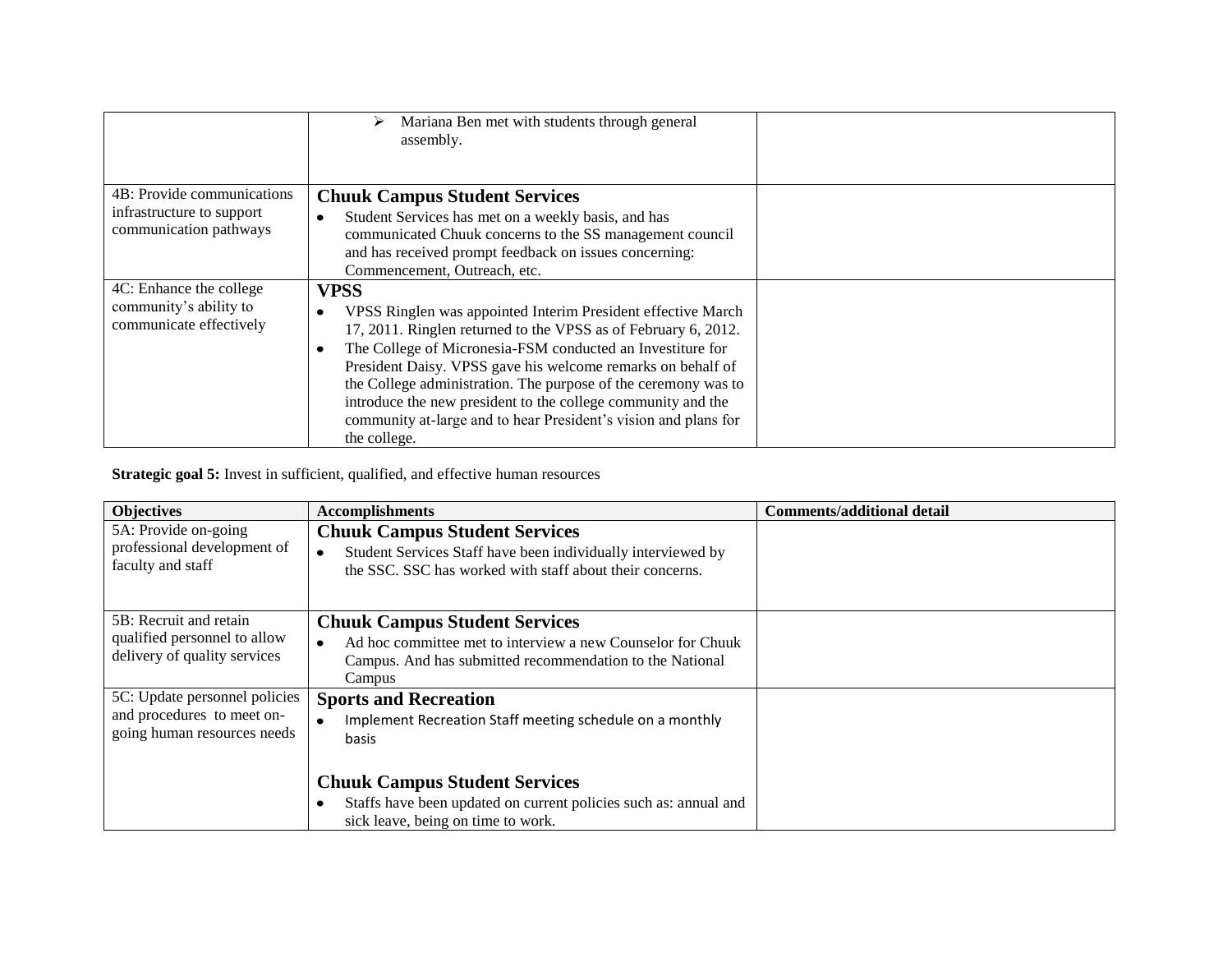| <b>Office of Student Life</b> |                                                                  |
|-------------------------------|------------------------------------------------------------------|
|                               | The Director met with the dorm staff to update/remind and        |
|                               | strongly encourage strict compliance of policies and procedures. |

Strategic goal 6: Ensure sufficient and well-managed fiscal resources that maintain financial stability

| <b>Objectives</b>              | <b>Accomplishments</b>                                           | <b>Comments/additional detail</b> |
|--------------------------------|------------------------------------------------------------------|-----------------------------------|
| 6A: Enhance new and            | <b>Chuuk Campus Student Services</b>                             |                                   |
| existing revenue resources to  | S.A.C was sponsored by Micronesian Youth Services Network for    |                                   |
| promote growth and increase    | Annual Conference in Palau (accommodations, airfares & stipend). |                                   |
| cost effectiveness             |                                                                  |                                   |
| 6B: Diversify resources of the |                                                                  |                                   |
| College                        |                                                                  |                                   |
| 6C: Budgeting and resource     |                                                                  |                                   |
| allocation                     |                                                                  |                                   |
| 6D: Develop and implement      | <b>VPSS</b>                                                      |                                   |
| college sustainability plans   | VPSS joined the President and other administrators at the        |                                   |
| that will lead to the careful  | college at the Mid-year JEMCO meeting hosted by Pohnpei          |                                   |
| stewardship of natural and     | State. President spoke at the meeting on the JEMCO resolutions   |                                   |
| man-made resources, saving     | to ask if the resolutions impacting the college could be         |                                   |
| of revenue, and enhancement    | postponed until the annual meeting in September in order to      |                                   |
| of the college experience;     | give the College of Micronesia-FSM more time to finish the       |                                   |
| serves as a model for the      | work on the planning process. Regardless of how well President   |                                   |
| nation                         | Daisy's statement was, JEMCO voted to reject the FSM and         |                                   |
|                                | College's resolution to delay the JEMCO resolutions.             |                                   |

**Strategic goal 7:** Build a partnering and service network for community, workforce and economic development

| <b>Objectives</b>                                                  | <b>Accomplishments</b>                                                                                                                                                                                                                                                                                                                                                                                   | <b>Comments/additional detail</b> |
|--------------------------------------------------------------------|----------------------------------------------------------------------------------------------------------------------------------------------------------------------------------------------------------------------------------------------------------------------------------------------------------------------------------------------------------------------------------------------------------|-----------------------------------|
| 7A: Increase involvement of<br>the community in college<br>affairs | <b>VPSS</b><br>The President and VPSS also visited Guam to take part in the<br>PPEC meeting hosted by UOG. We also joined the $60th$<br>Anniversary of UOG. This is to increase involvement of the<br>external communities in the college affairs. The PPEC meeting<br>is the scheduled meeting where all the CEOs of the regional<br>institutions to transact business.<br><b>Sports and Recreation</b> |                                   |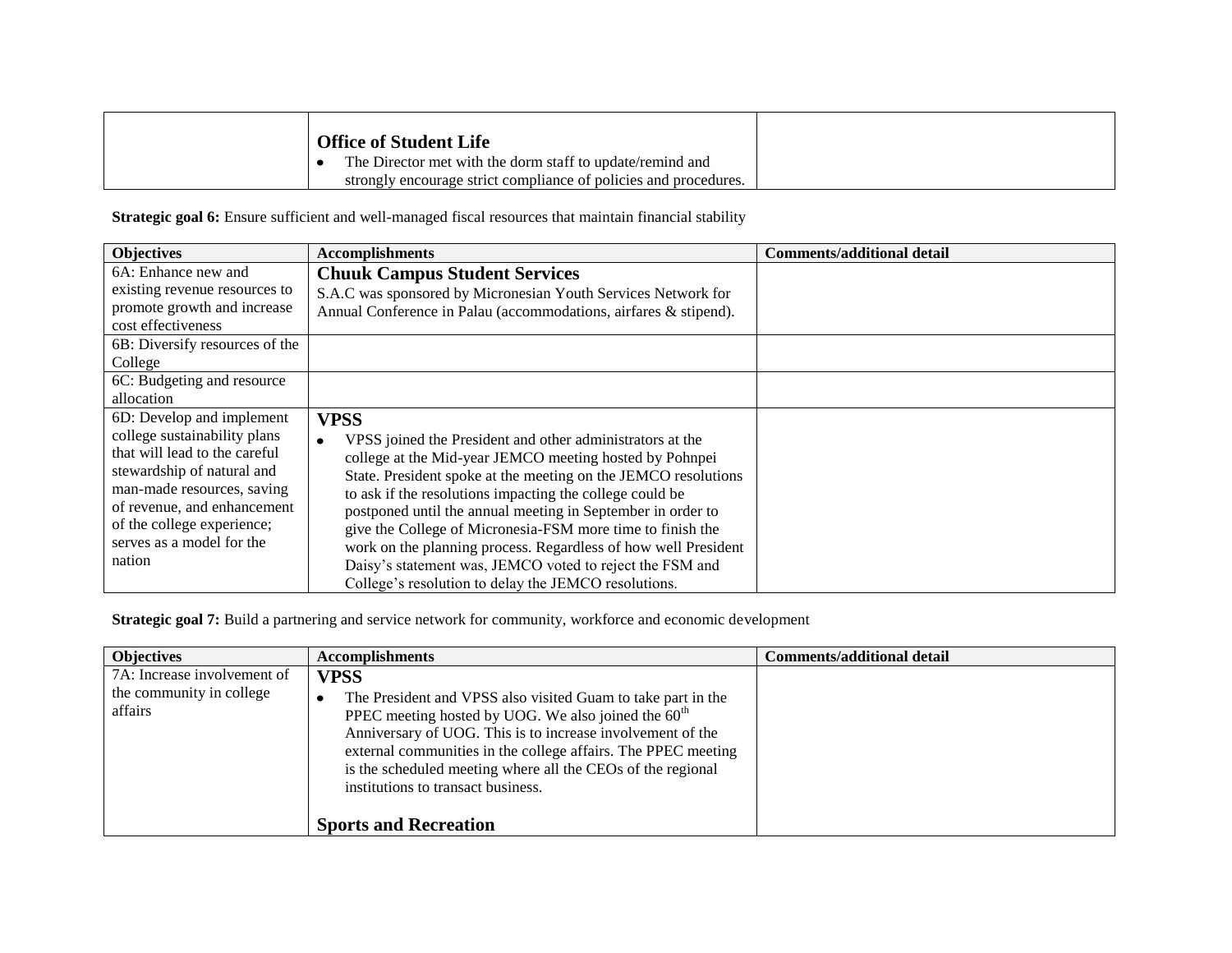|                                                                                                                                   | Meeting with the local vendors to sponsor the College's annual<br>$\bullet$<br>5K Fun run/walk on May 5 <sup>th</sup><br><b>Chuuk Campus Student Services</b><br>S.A.C met with Chuuk Women Council to invite and collaborate<br>with them and State offices on a Cultural Day Event. (1 <sup>st</sup><br>Meeting)<br>S.A.C met with Asia Development Bank and SBOC to<br>$\bullet$<br>collaborate on information in regards to Student/College<br>funding needs.<br>S.A.C partners with Chuuk Youth Council on planning for a<br>$\bullet$<br>youth-led Cultural Day for the state of Chuuk. (1 <sup>st</sup> Meeting)<br>Essay contest by SPC flyers are posted for student's information for<br>participation                                            |  |
|-----------------------------------------------------------------------------------------------------------------------------------|-------------------------------------------------------------------------------------------------------------------------------------------------------------------------------------------------------------------------------------------------------------------------------------------------------------------------------------------------------------------------------------------------------------------------------------------------------------------------------------------------------------------------------------------------------------------------------------------------------------------------------------------------------------------------------------------------------------------------------------------------------------|--|
|                                                                                                                                   | <b>National Campus Health Service Clinic</b><br>The Nurse participated in the workshop held to develop the<br>5year HIV/STI National Strategic Plan. This workshop was held<br>at the Pohnpei State Hospital on Feb 20-24.<br>The nurse organized and chaired several meetings of the<br>$\bullet$<br>Committee on the COM-FSM Health Fair to plan activities to be<br>carried out during this year's Health Fair. This event is<br>scheduled to be held on April 18, 2012 from 8:30-2:00PM.<br>Invitations for the Health Fair were drafted and submitted for<br>President's signature. Over twenty community booth presenters<br>representing government and private agencies were invited and<br>are expected to participate in this year's Health Fair. |  |
| 7B: Enhance and promote<br>employment opportunities                                                                               | <b>Chuuk Campus Student Services</b><br>S.A.O and F.A.O work together on having student work studies<br>to work with S.A.O and other State agencies.                                                                                                                                                                                                                                                                                                                                                                                                                                                                                                                                                                                                        |  |
| 7C: Develop new and<br>enhance existing programs to<br>meet the changing<br>educational and workforce<br>needs of our communities | <b>VPSS</b><br>Consultation/collaborative meeting with National Dept. of<br>Education Secretary and staff regarding the on-going issue on<br>educational priorities for the nation and the negative impact of<br>JEMCO resolutions.<br>Joined the President and BOR Chairman Mida and Regent<br>$\bullet$                                                                                                                                                                                                                                                                                                                                                                                                                                                   |  |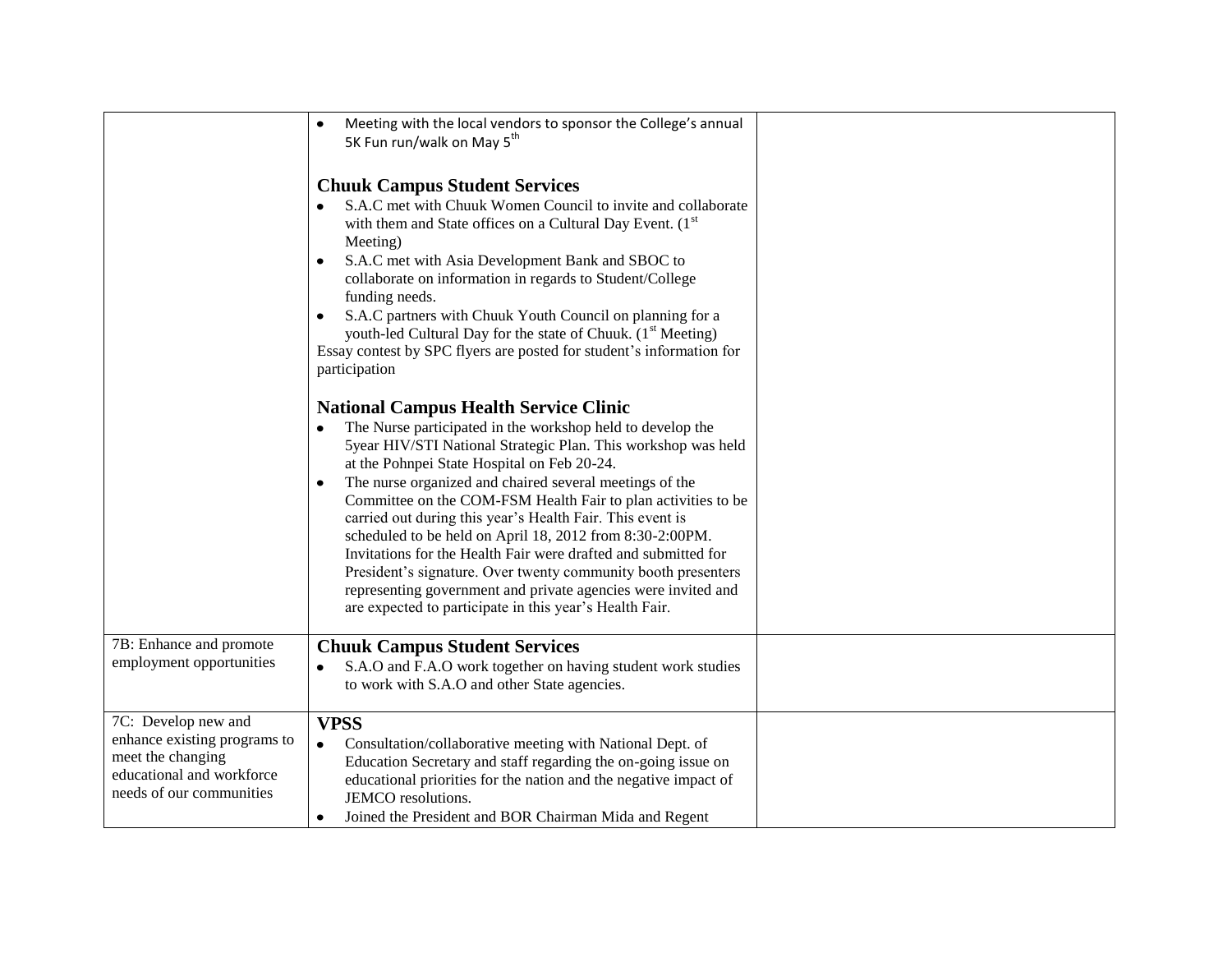| Edward on a courtesy call on Gov. Ehsa to seek his support for           |  |
|--------------------------------------------------------------------------|--|
| the college and what the college can do to address training needs        |  |
| of the state.                                                            |  |
| Joined the college administration with FSM Congress on a<br>$\bullet$    |  |
| public hearing about the issues faced by the college including           |  |
|                                                                          |  |
| accreditation, long term financial plan, and the negative impact         |  |
| of the JEMCO resolutions.                                                |  |
|                                                                          |  |
| <b>Chuuk Campus Student Services</b>                                     |  |
| Business Practicum (1 female) works with S.A.O to learn and<br>$\bullet$ |  |
| enhance office skills and communication skills.                          |  |
|                                                                          |  |
| 4 workstudy students working for S.A.O<br>$\bullet$                      |  |
| 3 male and 1 female<br>$\circ$                                           |  |
| 3 are SBA officials<br>$\circ$                                           |  |
| 7 student volunteers helping out with S.A.O documenting, filing,         |  |
| note taking and activity arrangements.                                   |  |
|                                                                          |  |
|                                                                          |  |
|                                                                          |  |
|                                                                          |  |
|                                                                          |  |
|                                                                          |  |
|                                                                          |  |
|                                                                          |  |
|                                                                          |  |
|                                                                          |  |
|                                                                          |  |
|                                                                          |  |
|                                                                          |  |
|                                                                          |  |
|                                                                          |  |
|                                                                          |  |
|                                                                          |  |
|                                                                          |  |
|                                                                          |  |
|                                                                          |  |
|                                                                          |  |
|                                                                          |  |
|                                                                          |  |
|                                                                          |  |
|                                                                          |  |
|                                                                          |  |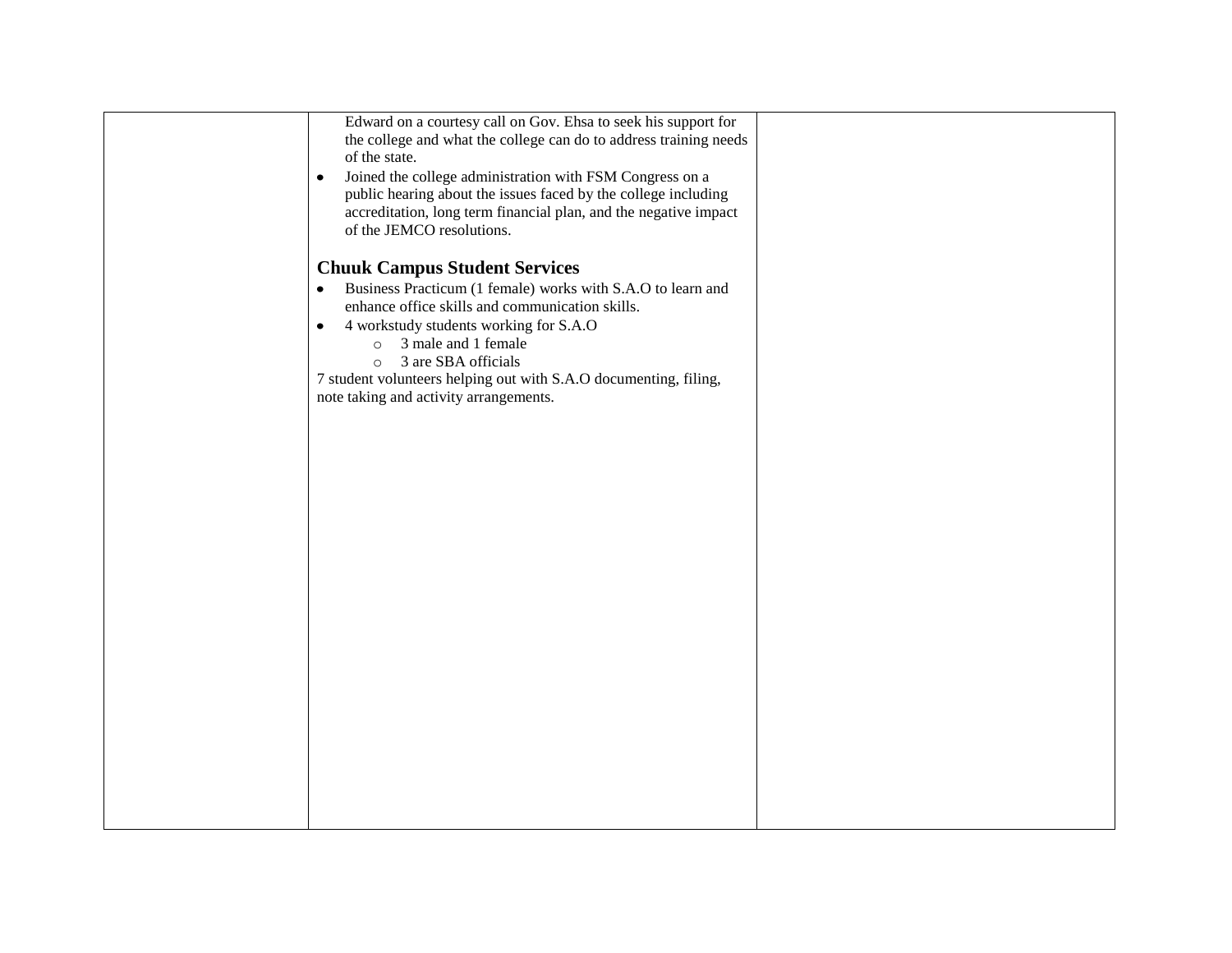| 7D: Provide Cooperative<br>Extension Services to the |  |
|------------------------------------------------------|--|
| community                                            |  |
|                                                      |  |

**Strategic goal 8:** Promote the uniqueness of our community, cultivate respect for individual differences and champion diversity

| <b>Objectives</b>              | <b>Accomplishments</b>                                             | <b>Comments/additional detail</b> |
|--------------------------------|--------------------------------------------------------------------|-----------------------------------|
| 8A: Increase community         | <b>VPSS</b>                                                        |                                   |
| involvement in college affairs | During the site visit in Yap and Chuuk, President and VPSS also    |                                   |
|                                | met with the state government leadership first to introduce the    |                                   |
|                                | new president and second to seek their financial support for the   |                                   |
|                                | college in light of the JEMCO resolutions that cut the college's   |                                   |
|                                | budget at \$2.8 m for the next 4 fiscal years. We received support |                                   |
|                                | from both states' leadership.                                      |                                   |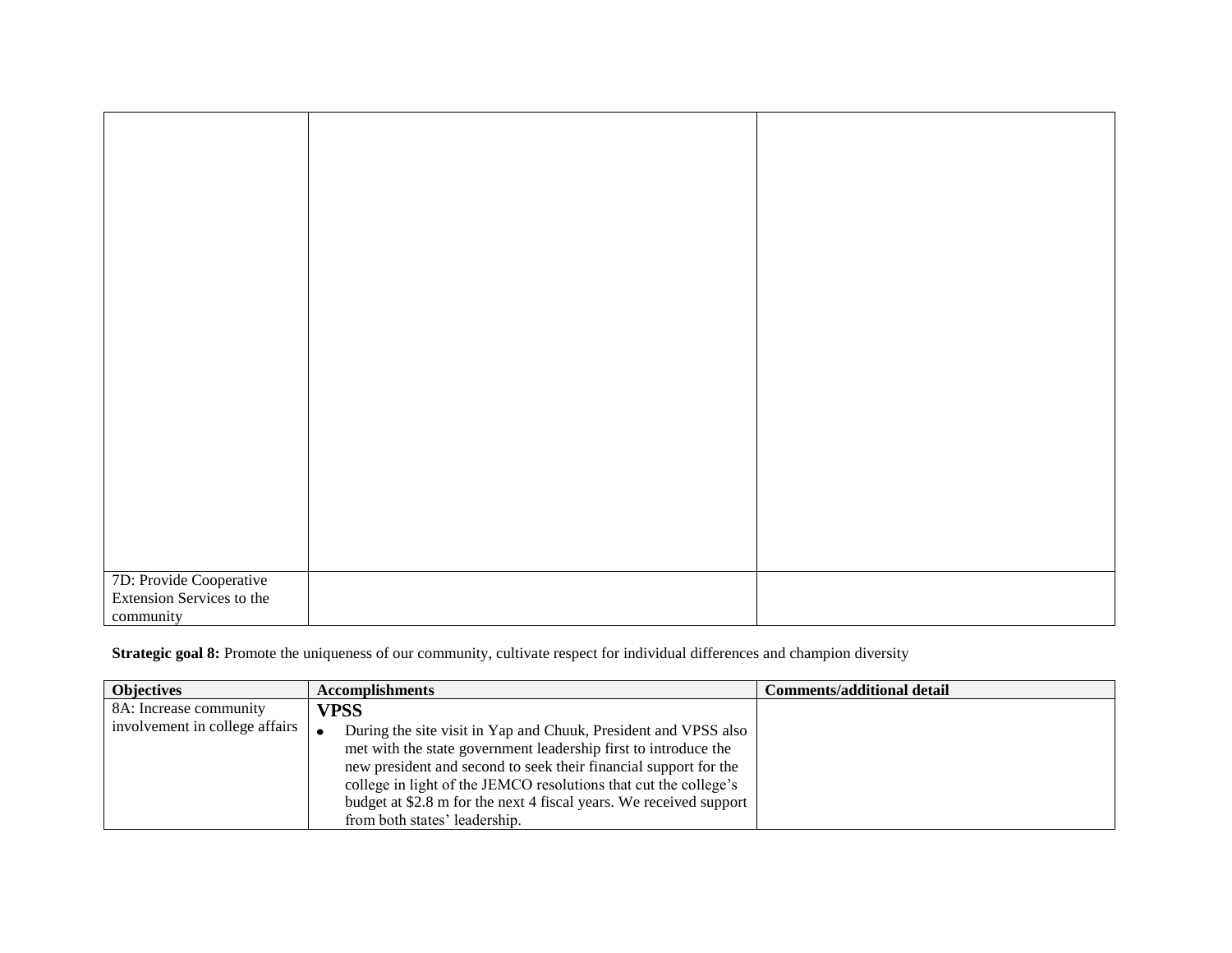|                                                                                | IP Ringlen attended a special session of Congress during the<br>month of January in order to promote the college and to look for<br>an opportunity to meet with members of Congress to ask for<br>their support of the college.<br>Joined the President and Chairman Mida at the Congress session<br>٠<br>to introduce President Daisy to Congress and the issues on its<br>agenda to promote the issues faced by the college and what the<br>government can do to help the college with its financial<br>challenges.<br>IP delivered a statement at the State, National Leadership<br>$\bullet$<br>Conference hosted by Pohnpei State held at the China/FSM<br>Friendship Sports Center. The statement by IP Ringlen focused<br>on the JEMCO resolutions and what are the negative impacts of<br>the JEMCO Resolutions that cut ESG \$2.8 millions for the next<br>four fiscal years and the freezing of all the facilities projects<br>until 2016 fiscal year.<br><b>Chuuk Campus Student Services</b><br>MYSN Annual Conference in Palau, S.A.C represented College<br>and Chuuk Youth Council.<br>Elected as Board Member of MYSN for 1 year<br>$\circ$<br>Proposed a youth exchange through schools starting with colleges $\&$ |                                                                                                                          |
|--------------------------------------------------------------------------------|--------------------------------------------------------------------------------------------------------------------------------------------------------------------------------------------------------------------------------------------------------------------------------------------------------------------------------------------------------------------------------------------------------------------------------------------------------------------------------------------------------------------------------------------------------------------------------------------------------------------------------------------------------------------------------------------------------------------------------------------------------------------------------------------------------------------------------------------------------------------------------------------------------------------------------------------------------------------------------------------------------------------------------------------------------------------------------------------------------------------------------------------------------------------------------------------------------------------------------------|--------------------------------------------------------------------------------------------------------------------------|
|                                                                                | high schools                                                                                                                                                                                                                                                                                                                                                                                                                                                                                                                                                                                                                                                                                                                                                                                                                                                                                                                                                                                                                                                                                                                                                                                                                         |                                                                                                                          |
| 8B: Cultivate respect for<br>individual differences, and<br>champion diversity | <b>VPSS</b><br>Following site visit, VPSS joined the rest of the cabinet and the<br>$\bullet$<br>members of the board of regents for the board meeting in Yap.<br>IP went to Kosrae for a site visit to Kosrae and met with faculty<br>$\bullet$<br>staff and students after the Board meeting in Kosrae. IP also<br>toured the facilities at the campus to make sure that the up keep<br>and maintenance of the facilities and the grounds are being<br>addressed. The December board meeting was moved to January<br>in order to give more time to the management to attend to the<br>fiscal year 2013 budget that was due to FSM government on<br>January 15, 2012.<br><b>Chuuk Campus Student Services</b><br>Chuuk Cultural Day planning with Chuuk Youth Council,<br>➤<br>Chuuk Women Council, Chuuk Visitor's Bureau & Chuuk<br>State Government for COM's involvement and                                                                                                                                                                                                                                                                                                                                                    | <b>Chuuk Campus Student Services</b><br>S.A.C represents Chuuk Campus in planning &<br>working committees alongside CRE. |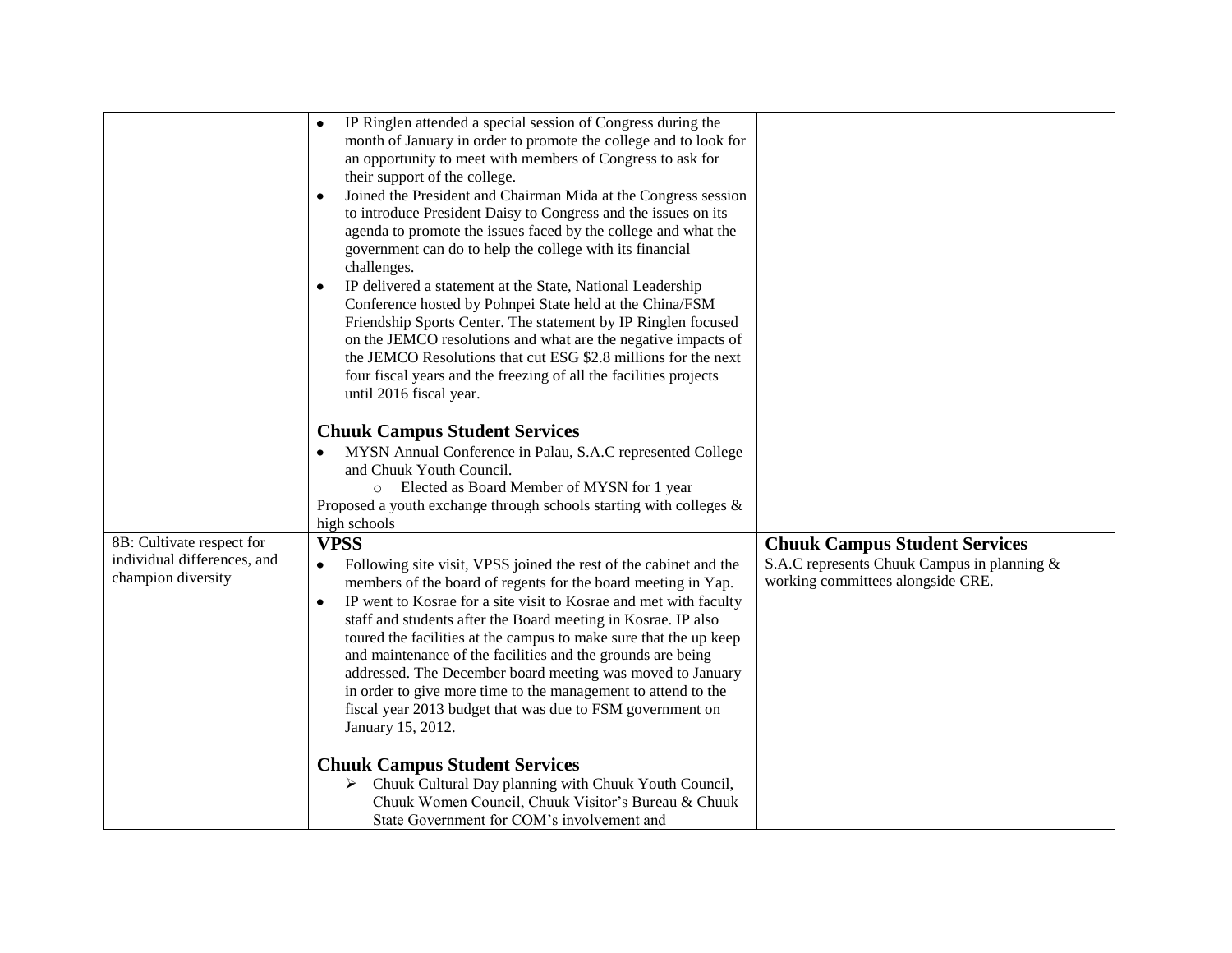| participation in Trade fairs happening on March 30-31, |  |
|--------------------------------------------------------|--|
| 2012                                                   |  |
| Chuuk Cultural Day done by Chuuk Youth Council,        |  |
| happened on March 31, 2012.                            |  |
| 30 students were present                               |  |
| 14 performed cultural dances                           |  |
| Came in $2nd$ place: Farming Tools were the price      |  |

**Strategic Goal 9**: Provide for continuous improvement of programs, services and college environment

| <b>Objectives</b>         | <b>Accomplishments</b>                                                                                                                                                                                                                                                                    | <b>Comments/additional detail</b> |
|---------------------------|-------------------------------------------------------------------------------------------------------------------------------------------------------------------------------------------------------------------------------------------------------------------------------------------|-----------------------------------|
| 9A: Improve institutional | <b>Office of Student Life</b>                                                                                                                                                                                                                                                             |                                   |
| assessment and evaluation | As Chairman, the Director has been working with the members<br>$\bullet$<br>of a newly established Student Life Advisory Council to come<br>up with a Student Life Plan.                                                                                                                  |                                   |
|                           | The Director also assisted the dorm staff and to come up with a<br>٠<br>new dorm schedule to utilize the existing staff to cover the 24/7<br>dorm schedule. With the situation, we need to use the Security<br>Service assistance to cover one of the shifts which is the Night<br>Shift. |                                   |
|                           | The Director and Dorm staffs have been working closely with<br>٠<br>our DSO Officers to plan and organize activities for our dorm<br>students on every week-end while the Student life Plan is<br>progressing.                                                                            |                                   |
|                           | As Co-Chair and member of the 2012 Founding Day Overall<br>٠<br>Committee, the Director and dorm staff direct and attended all<br>activities for the preparation and implementation of our<br>Founding Day Programs/Activities.                                                           |                                   |
|                           | Attended all Student Service Management Team meetings<br>$\bullet$<br>called upon during the reporting period.                                                                                                                                                                            |                                   |
|                           | With the situation in the dormitories, the Director is now<br>٠<br>required and has already started visiting the dorms to monitor<br>the dorms and the situation.                                                                                                                         |                                   |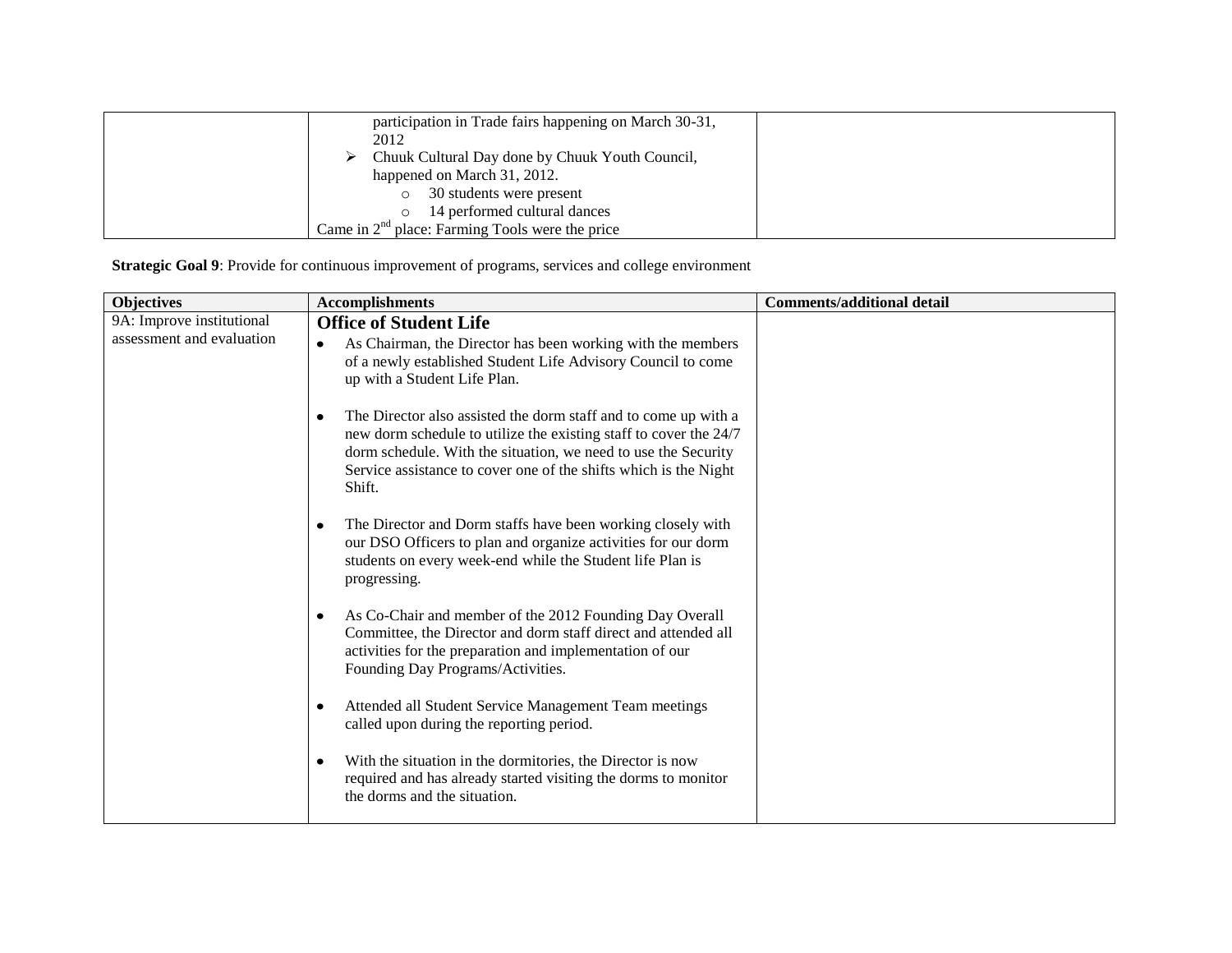|                                                                                                                                                                                                             | The Director delivered a welcoming statement to the new<br>$\bullet$<br>President upon arrival on behalf of all staff in my capacity as<br>VP of Staff/Faculty senate.                                                                                                                                                                                                                                                                                                                                                                                                                                                         |                                                                                                                   |
|-------------------------------------------------------------------------------------------------------------------------------------------------------------------------------------------------------------|--------------------------------------------------------------------------------------------------------------------------------------------------------------------------------------------------------------------------------------------------------------------------------------------------------------------------------------------------------------------------------------------------------------------------------------------------------------------------------------------------------------------------------------------------------------------------------------------------------------------------------|-------------------------------------------------------------------------------------------------------------------|
| 9B: Integrate planning,<br>evaluation and resource<br>allocation for continuous<br>improvement                                                                                                              | <b>VPSS</b><br>As a member of the integrated plan working group, VPSS was<br>$\bullet$<br>in several meetings with the working group first, to look at the<br>strategic plan (2006-2011) and pick out what has worked and<br>what has not worked and formulate a working model for the<br>new strategic plan (2012-2017). Second, is to integrate the<br>education master plan with the financial and the physical plans.<br>Joined the other VPs in a meeting of the Planning and Resources<br>$\bullet$<br>Committee to address the integration of education master plan<br>and other sub-plans (financial, physical and IT) |                                                                                                                   |
| 9C: Increase research and<br>data driven decision making                                                                                                                                                    | <b>OAR</b><br>Director of OARR conducted a longitudinal survey of a cohort<br>$\bullet$<br>of FTF ACE students during Fall 2010 and shared the results to<br>the RAR Committee to inform recommendations about the plan<br>of raising the college's entrance criteria.<br><b>Chuuk Campus Student Services</b>                                                                                                                                                                                                                                                                                                                 | <b>Chuuk Campus Student Services</b><br>262 students participate in poll                                          |
|                                                                                                                                                                                                             | OAR:<br>-participated in AdHoc committee<br>-participated in Staff Dev.Committee                                                                                                                                                                                                                                                                                                                                                                                                                                                                                                                                               | 162 students voted for Field Day<br>$\circ$<br>100 students voted for celebration<br>$\Omega$<br>on Chuuk Campus. |
|                                                                                                                                                                                                             | Students' survey conducted on making a decision on where<br>Founding/Cultural Day will take place.                                                                                                                                                                                                                                                                                                                                                                                                                                                                                                                             |                                                                                                                   |
| 9D: Develop an integrated<br>data system                                                                                                                                                                    |                                                                                                                                                                                                                                                                                                                                                                                                                                                                                                                                                                                                                                |                                                                                                                   |
| 9e: Enhance decision making<br>and communications at the<br>college through<br>implementation, monitoring<br>and evaluation of the new<br>governance policy and<br>revised standing committee<br>structure. | <b>VPSS</b><br>Joined in a meeting of all the Vice Presidents to look at the ways<br>$\bullet$<br>to approach the integrated education master plan. The purpose is<br>to make sure that the working group composed of all the VPs<br>and the directors of IT, Maintenance, Comptroller, and<br>Academics are all on one page on the issues.<br><b>Counseling Office</b>                                                                                                                                                                                                                                                        |                                                                                                                   |